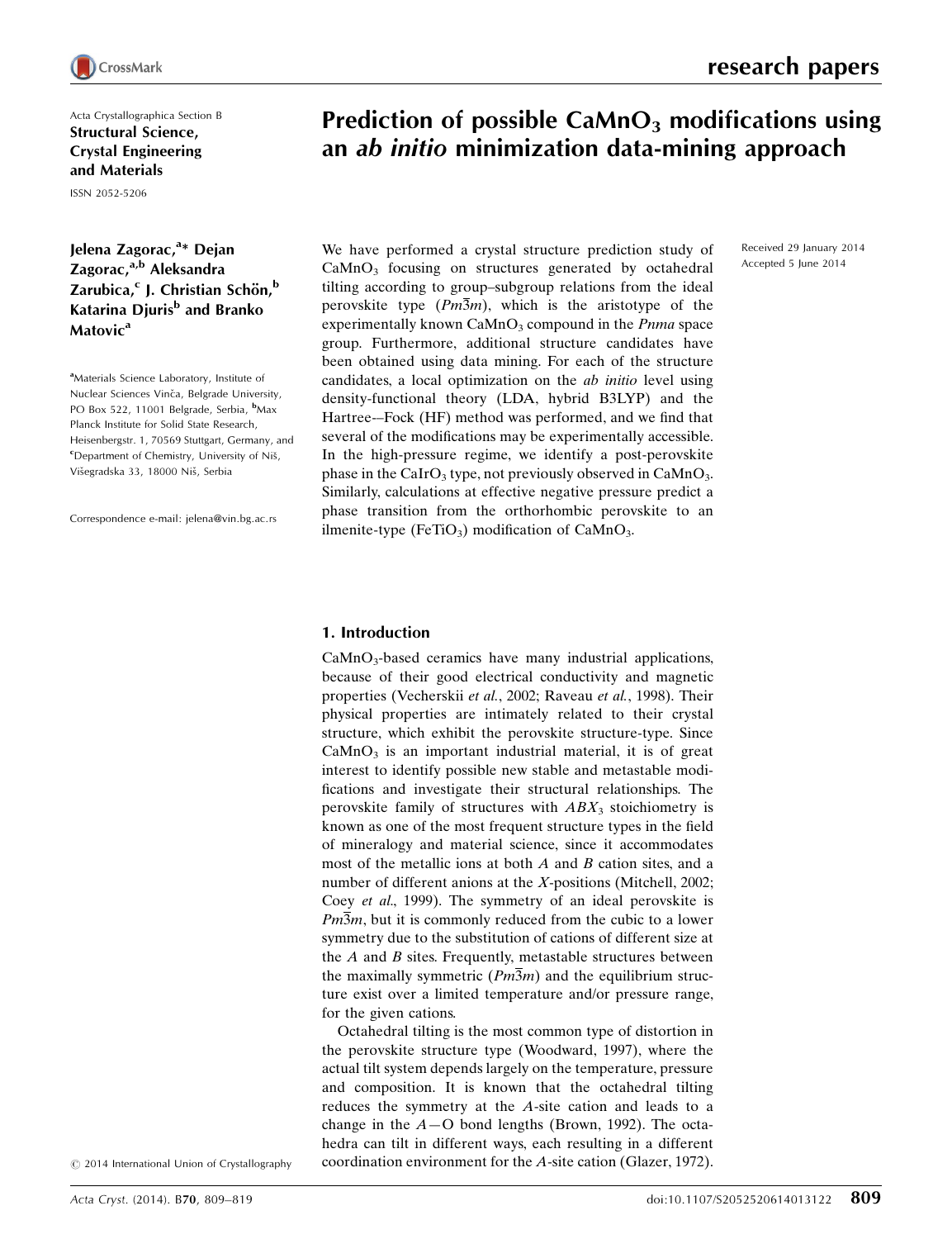In his study, Glazer describes only tilts where just two successive layers are involved. An alternative, equally valid notation of octahedra tilting has been developed by Aleksandrov (1976). A group-theoretical analysis of simple tilt systems has been performed by Howard & Stokes (1998). According to this approach, 15 possible tilt systems can occur in  $ABX_3$  perovskites, each with a unique space group (Fig. 1). Besides the effect on the crystal structure, the existence and magnitude of an octahedral tilting distortion also have a large influence on a great number of physical properties (Hwang et al., 1995; Mitchell & Liferovich, 2005; Colla et al., 1993).

Thus, there has been an enormous scientific interest in perovskites in the last decades, both experimentally and theoretically (Evarestov et al., 2011; Maier et al., 2011; Ederer & Spaldin, 2006; Oganov et al., 2005; Zhao et al., 2004; Tong et al., 2010; Locherer et al., 2012). The relative stability of the various modifications of the perovskite structure type has been investigated theoretically in the past; examples are simple geometric considerations based on the ionic radii (Goldschmidt, 1926), a bond-valence analysis (Brown & Altermatt, 1985) that is also employed in the SPuDS (Structure Prediction Diagnostic Software; Lufaso & Woodward, 2001) and ab initio calculations (Caracas & Wentzcovitch, 2006; Magyari-Köpe et al., 2001; Wentzcovitch et al., 1995).

Specifically with regard to  $CaMnO<sub>3</sub>$ , there have been many experimental investigations of  $CaMnO<sub>3</sub>$  (Poeppelmeier *et al.*, 1982; Taguchi, 1996; Božin et al., 2008; Zagorac et al., 2010; Zhou & Kennedy, 2006) and several theoretical calculations (Paszkowicz et al., 2013; Freyria Fava et al., 1997; Trang et al., 2011). Ab initio calculations are usually most reliable yet typically non-trivial and time consuming, especially if one employs several theoretical approaches (Avdeev *et al.*, 2007). Since phase diagrams do not exist for most of the compounds



#### Figure 1

Group–subgroup relation graph for  $ABX_3$  perovskites (reproduced from Howard & Stokes, 1998). Solid and dashed lines join group–subgroup pairs and could correspond to phase transitions of second and first order, respectively. Note that the tilt systems are indicated above the space groups.

with the perovskite structure type this would be a valuable contribution to the systematic investigations of the structure(s) of  $CaMnO<sub>3</sub>$  with respect to the pressure and temperature (Magyari-Köpe et al., 2001; Thomas, 1998).

Our starting point was the group–subgroup relation graph (Fig. 1; Howard & Stokes, 1998) starting from the ideal cubic perovskite structure (space group  $Pm\overline{3}m$ ), to the final low symmetry  $P2_1/m$  and  $P\overline{1}$  space groups, where the effects of octahedral tilting and general distortions of the ideal perovskite structure are most pronounced. The main goal of this research was to investigate possible perovskite-type modifications and group–subgroup relations of the  $CaMnO<sub>3</sub>$ compound.

Using the SPuDS software, we have investigated the applicability of the bond-valence approach in conjunction with ab initio total energy calculations in the prediction of the possible phase transitions in the  $CaMnO<sub>3</sub>$  perovskite. In addition, the search for new crystalline structures in  $CaMnO<sub>3</sub>$ was extended *via* data mining to low and high-pressure modifications, where the latter are often denoted as 'postperovskite' structure types.

#### 2. Computational details

In this study we have combined two search methods in order to generate new structure candidates for  $CaMnO<sub>3</sub>$ , followed by local optimizations on the ab initio level (Zagorac et al., 2013). In the first step of the search, we have used the Structure Prediction Diagnostic Software (SPuDS; Lufaso & Woodward, 2001) to produce new structure candidates of  $CaMnO<sub>3</sub>$  perovskites. The SPuDS program was developed to predict the crystal structures of perovskites, including those distorted by tilting of symmetric and Jahn–Teller distorted octahedra (Lufaso & Woodward, 2004). The stability of the perovskite structure is determined by comparing the calculated bond-valence sums and the ideal formal valences. This quantity is known as the global instability index (GII) and it is calculated according to composition in 11 different Glazer tilt systems for a single B-site cation (Salinas-Sanchez et al., 1992).

In the next step we have used data mining of the Inorganic Crystal Structure Database (ICSD; Bergerhoff & Brown, 1987) to find additional structure candidates with the general formula  $ABX_3$ . Afterwards we used *ab initio* energy calculations and minimizations to refine the structure candidates and check which of the candidates are kinetically stable and how they should be ranked in energy, as a function of pressure and temperature.

The full geometry optimization is performed using the CRYSTAL09 code, which is based on local GAUSSIAN-type orbitals (Dovesi et al., 2005). For the ab initio calculations an all-electron basis set (AEBS) for Ca, Mn and O were used as given in Freyria Fava et al. (1997) and shown in the supporting information (Table S1<sup>1</sup>). In the case of  $Ca^{2+}$  a [5s4p1d] basis set (*i.e.* consisting of five s, four  $p$  and one  $d$  functions) was

<sup>1</sup> Supporting information for this paper is available from the IUCr electronic archives (Reference: HW5032).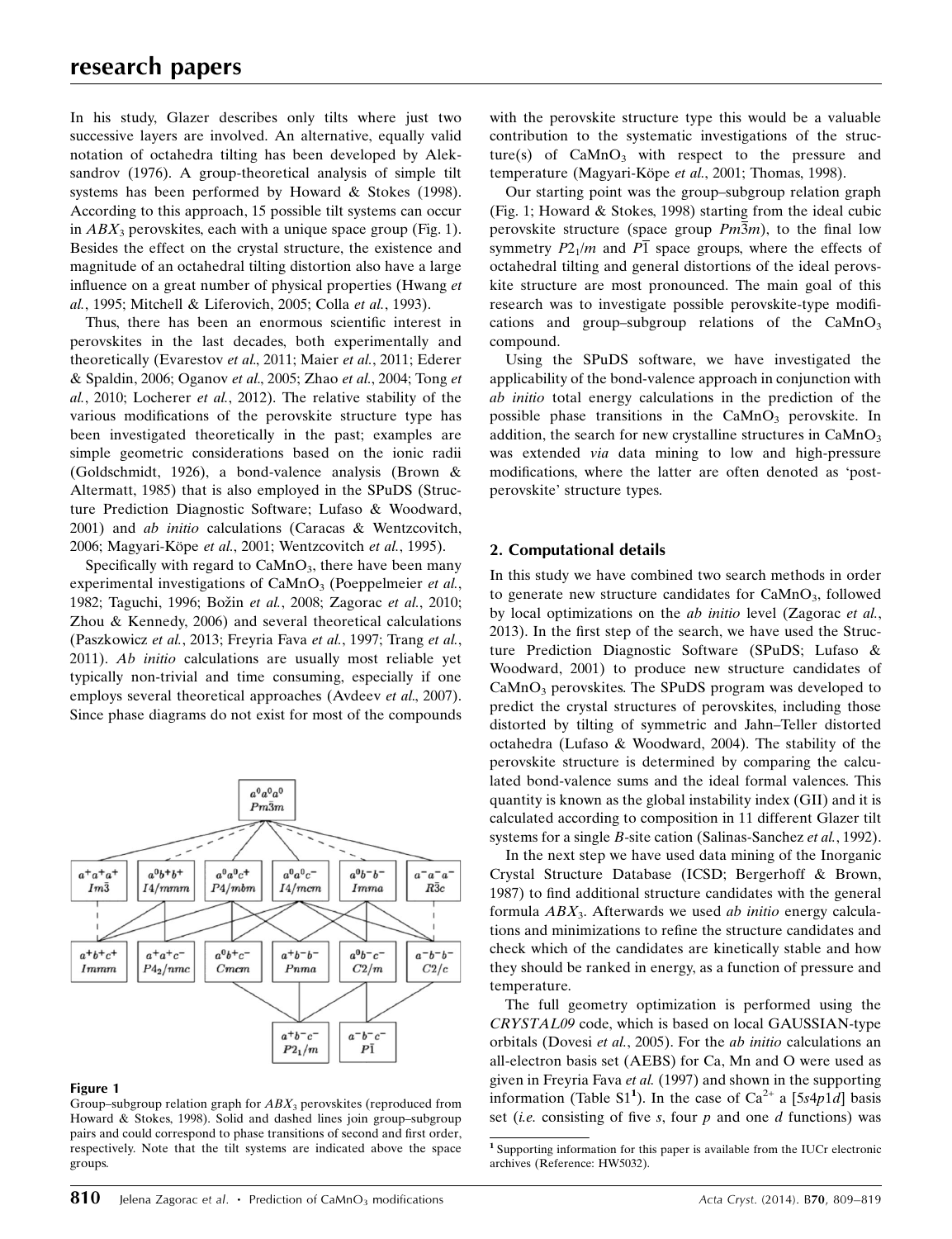used. For Mn<sup>4+</sup> a [5s4p2d] basis set was used, and for  $O^{2-}$  a  $[4s3p]$  all-electron basis set was used, respectively.

The local optimizations employed analytical gradients with respect to the atom positions and the cell parameters, and a local optimization routine (Doll et al., 2001). These local optimizations were performed using DFT (LDA, hybrid B3LYP functionals) and the Hartree–Fock approach. It is reasonable to choose at least two different ab initio methods, in order to gain better insight in the quantitative validity of the results (Schön et al., 2004; Zagorac et al., 2011, 2014). In each case, we performed the local optimization within the prescribed space group resulting in the  $E(V)$  curves. Of course,





Calculated CaMnO<sub>3</sub> modifications using the B3LYP approximation:  $(a)$ CaMnO<sub>3</sub>-(11) in the space group  $Pm\overline{3}m$ ; (b) CaMnO<sub>3</sub>-(1) in the space group *Pnma*; (c) CaMnO<sub>3</sub>-(2) in the space group  $R\overline{3}c$ . Mn (violet) and O (red) atoms are bonded, and Ca atoms are colored blue. The unit cell is marked with a quadrangle.

| Calculated values of the global instability index (GII) for 11 $CaMnO3$ |  |  |  |  |
|-------------------------------------------------------------------------|--|--|--|--|
| modifications using SPuDS.                                              |  |  |  |  |

| Name                    | Space group       | Tilt system | $GII$ (a.u.) |
|-------------------------|-------------------|-------------|--------------|
| CaMnO <sub>3</sub> (1)  | Pnma              | $a^-b^+a^-$ | 0.00003      |
| CaMnO <sub>3</sub> (2)  | $R\overline{3}c$  | $a^-a^-a^-$ | 0.00018      |
| CaMnO <sub>3</sub> (3)  | <i>Imma</i>       | $a^0b^-b^-$ | 0.00849      |
| CaMnO <sub>3</sub> (4)  | $P4\gamma/mmc$    | $a^+a^+c^-$ | 0.01747      |
| CaMnO <sub>3</sub> (5)  | Cmcm              | $a^+b^0c^-$ | 0.01861      |
| CaMnO <sub>3</sub> (6)  | P4/mbm            | $a^0a^0c^+$ | 0.02220      |
| CaMnO <sub>3</sub> (7)  | I4/mcm            | $a^0a^0c^-$ | 0.02220      |
| CaMnO <sub>3</sub> (8)  | Im3               | $a^+a^+a^+$ | 0.04723      |
| CaMnO <sub>3</sub> (9)  | I4/mmm            | $a^0b^+b^+$ | 0.05017      |
| CaMnO <sub>3</sub> (10) | C2/c              | $a^-b^-b^-$ | 0.06327      |
| CaMnO <sub>3</sub> (11) | $Pm\overline{3}m$ | $a^0a^0a^0$ | 0.15775      |

these distorted configurations are expected to further relax to the experimentally observed low-temperature structure once the symmetry constraints are removed. However, we note that due to the nearby energies of the closely related distorted structures, one can often expect that at medium to elevated temperatures (at low temperature kinetically unstable) the high-symmetry modifications become thermodynamically stable or at least metastable compared with the global minimum structure.

Since it is possible, in principle, that additional symmetries appear during the local optimization, the symmetry of the optimized structures was analyzed with the algorithms SFND ('Symmetry FiNDer'; Hundt et al., 1999) and RGS, meaning 'Raum Gruppen Sucher' (= space group seeker; Hannemann et al., 1998), as implemented in the program KPLOT (Hundt, 2012). The structures investigated were visualized using KPLOT and VESTA (Momma & Izumi, 2011) software.

## 3. Results

#### 3.1. Structure prediction

Using the SPuDS software, 11 perovskite-related structure candidates  $CaMnO<sub>3</sub>(1 - 11)$  in different space groups were obtained and sorted according to their GII values (Table 1). Based on the GII criterion, the most stable  $CaMnO<sub>3</sub>$  perovskite structure is the experimentally observed one  $CaMnO<sub>3</sub>$ -(1) in the space group  $Pnma$ , with GII = 0.00003 (Table 1). The most unstable structure is the cubic  $Pm\overline{3}m$  perovskite CaMnO<sub>3</sub>-(11) with  $GII = 0.15775$ . As mentioned before, the distortions away from the ideal perovskite structure occur according to various tilt systems, resulting in a change of symmetry. Subsequently, additional tilt systems in various space groups are generated for this first set of distorted structures, whose stability lie between the experimentally observed orthorhombic *Pnma* and cubic  $Pm\overline{3}m$  configurations (cf. Table 1). For example, the symmetry of  $CaMnO<sub>3</sub>$  is lowered from cubic ( $Pm\overline{3}m$ ,  $Z = 1$ ) to orthorhombic ( $Pnma$ ,  $Z = 4$ ) by tilting of the MnO<sub>6</sub> octahedra (Figs. 2*a* and *b*). This distortion is driven by the difference in size between the cubeoctahedral cavity in the octahedral network and the smaller ionic radius of the  $Ca^{2+}$  ion. When the radii of the A and B site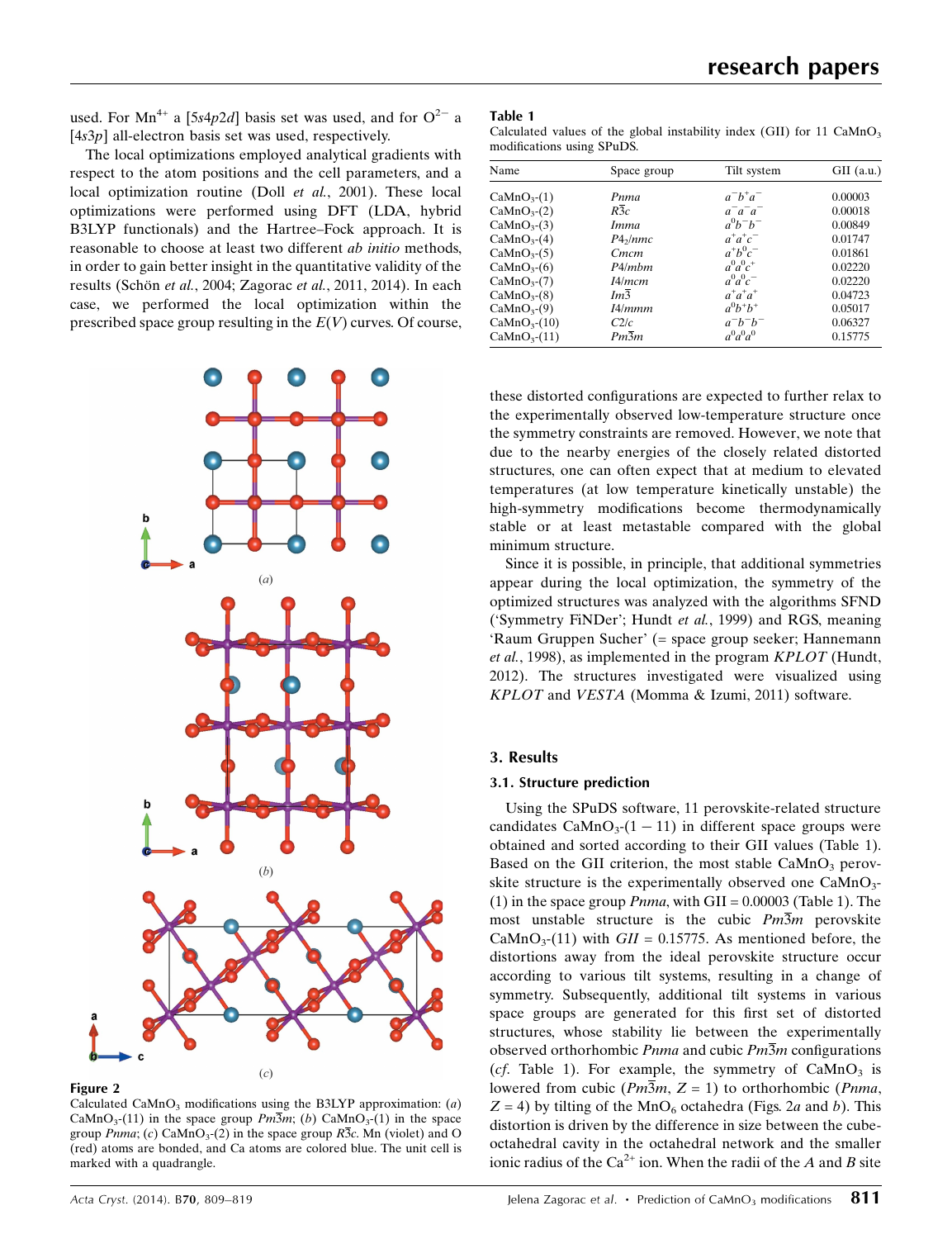cations fulfill the requirements of the Goldschmidt tolerance factor,  $G_t = 1$ , the perovskite is stable and exhibits a cubic symmetry (Goldschmidt, 1926). With a value of  $G_t = 0.97$ ,  $CaMnO<sub>3</sub>$  has an orthorhombic perovskite structure with space



Figure 3

Calculated CaMnO<sub>3</sub> modifications using the B3LYP approximation:  $(a)$ CaMnO<sub>3</sub>-(3) in space group *Imma*; (b) CaMnO<sub>3</sub>-(13) in space group  $C2/m$ ; (c) CaMnO<sub>3</sub>-(10) in space group C2/c. Mn (violet) and O (red) atoms are bonded, and Ca atoms are colored blue. The unit cell is marked with a quadrangle.

group Pnma at 298 K and atmospheric pressure (Taguchi, 1996; Božin et al., 2008; Zagorac et al., 2010).

In the next phase, a data-mining method was applied in order to search for additional structure candidates with the general formula  $ABX_3$ , with a particular focus on structures related to the perovskite family. A summary of all structure candidates is presented in the supporting information (Table S2), where the results of data mining (using the ICSD) can easily be compared to those from the structure prediction using SPuDS.<sup>2</sup> Overall, besides the 11 perovskite structure candidates generated by SPuDS, we have obtained several more related to the perovskite family,  $CaMnO<sub>3</sub>(12,13,14)$ with space groups *Immm*, C2/m and R3c, respectively. In addition, two non-perovskite  $ABX_3$  structure types, CaMnO<sub>3</sub>-(15) (a post-perovskite previously observed in  $CaIrO<sub>3</sub>$ ) and  $CaMnO<sub>3</sub>(16)$  (analogous to ilmenite), were identified.

We note that in the ICSD the  $CaMnO<sub>3</sub>$  perovskite is listed only in space groups  $Pm\overline{3}m$  (theoretically proposed by Trang et al., 2011) and *Pnma* (experimentally determined by Božin et al., 2008, and others). In all other cases the starting perovskite family structural model was taken from other  $ABX_3$ compounds, since it is yet unknown theoretically or experimentally in  $CaMnO<sub>3</sub>$ . For example, the starting structural models CaMnO<sub>3</sub>-(4, 6, 8, 9) were taken from Caracas & Wentzcovitch (2006) where they had been suggested theoretically in the  $CaSiO<sub>3</sub>$  system (Table S2).

#### 3.2. Structure optimizations on the ab initio level

Next, the structure candidates generated using the procedures described above were submitted to the ab initio local optimization. These local optimizations were performed using DFT with both an LDA and a hybrid functional (B3LYP), and the Hartree–Fock (HF) approach, where the space group was kept fixed. A summary of our results is shown in Tables 2, 3 and S3, where the structural parameters and total energies of all optimized structures on ab initio level are presented.

When comparing the structural data for the only experimentally observed perovskite structure  $CaMnO<sub>3</sub>(1)$  (space group Pnma; cf. Table 2) to our ab initio calculations, we see, as expected, that the LDA calculations underestimate the size of the unit cell, while HF overestimates the unit-cell parameters, especially in the b direction. In addition, we encounter computational convergence problems when using the Hartree–Fock approach for  $CaMnO<sub>3</sub>(4, 5, 13)$  (space groups  $P4<sub>2</sub>/nmc$ , Cmcm and C2/m, respectively; see Table 3). In contrast, the B3LYP functional calculations showed good agreement with experiment; this is consistent with earlier comparison studies on perovskite systems (Piskunov et al., 2004; García-Fernández et al., 2012) which also found very good agreement with experiment for hybrid functionals. Furthermore, only for the B3LYP calculations does the configuration with the lowest energy correspond to the experimentally observed one [for LDA, the CaMnO<sub>3</sub>-(2)  $R\overline{3}c$ 

<sup>&</sup>lt;sup>2</sup> Of course, there are many more  $ABX_3$  structure types in the ICSD (Sultania et al., 2012); however, we have restricted ourselves to those most commonly encountered in compounds that also possess a perovskite-like modification.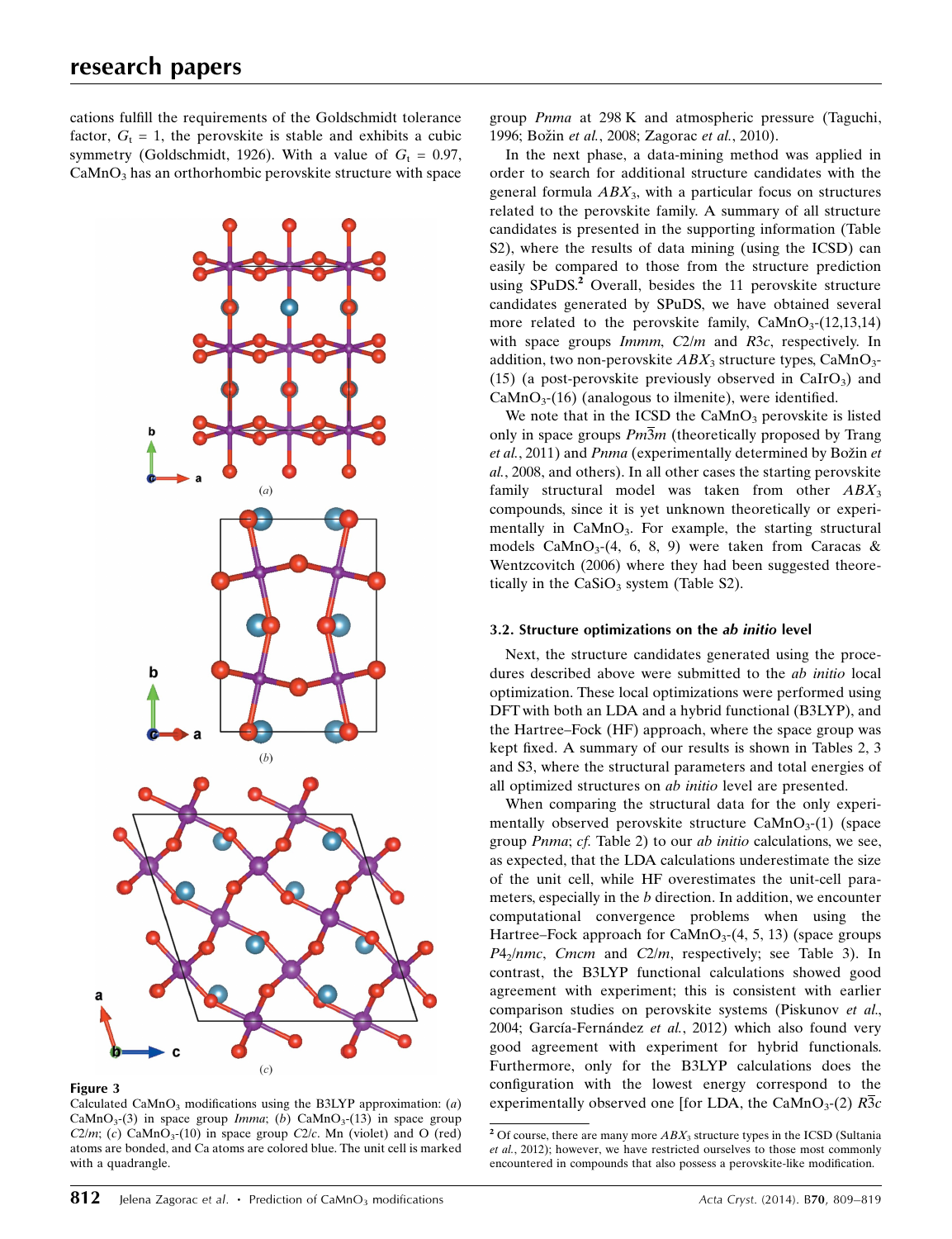

#### Figure 4

 $E(V)$  curves at the B3LYP level of calculation for the most relevant modifications of CaMnO<sub>3</sub>. Energies per formula unit are given in hartrees  $(E_h)$ . Note that the CaMnO<sub>3</sub>-(5) and CaMnO<sub>3</sub>-(10) are indistinguishable with respect to calculated energies of  $CaMnO<sub>3</sub>(1)$ , and therefore only the  $CaMnO<sub>3</sub>(1)$ curve is shown. Similarly, CaMnO<sub>3</sub>-(4) and CaMnO<sub>3</sub>-(13) have virtually the same  $E(V)$  curve at this scale, and therefore only one curve is shown.

structure, and for HF the CaMnO<sub>3</sub>-(10) C2/c structure, have the lowest energy, respectively $]$ <sup>3</sup>. Thus, in the following only the results obtained using the B3LYP functional are analyzed in more detail.

In the case of the cubic  $Pm\overline{3}m$  perovskite CaMnO<sub>3</sub>-(11) (Fig. 2a and Table S3), the unit-cell parameters of 3.75  $\AA$  are in excellent agreement with previously reported theoretical studies (Freyria Fava et al., 1997; Bhattacharjee et al., 2009), where  $a = 3.75$  Å. According to the group–subgroup relations (Fig. 1) in the perovskite structure family there are few space groups along the transition path between the aristotype  $Pm\overline{3}m$ space group and the *Pnma* space group experimentally found in CaMnO<sub>3</sub>. We note that the aristotype structure CaMnO<sub>3</sub>-(11) is the most unstable one in the  $CaMnO<sub>3</sub>$  system according to the ab initio calculation (Table 3) and is furthermore in agreement with the GII-based ranking.

If we now compare the GII (Table 1) and B3LYP results (Table 3) for the other candidate configurations, we observe several differences in the ranking of the candidates. Thus, e.g. CaMnO<sub>3</sub>-(2) (space group  $R\overline{3}c$ ; Fig. 2c), which is the second best in the GII table is energetically not so favorable with respect to the ab initio B3LYP calculations. The reason for this particular discrepancy is found in the SPuDS software which does not penalize  $A - O$  and  $O - O$  distances that are too short (Brown, 2002), resulting in a GII value that is too low. We also note that  $R\overline{3}c$  is a direct subgroup of the cubic  $Pm\overline{3}m$  group, for which the  $CaMnO<sub>3</sub>$  configuration is unstable (see Fig. 1). On the other hand, if we consider the CaMnO<sub>3</sub>-(3) (space group Imma; Fig. 3a) perovskite modification its relatively high stability ranking is confirmed from both GII and B3LYP calculations. For the monoclinic variants of perovskites  $CaMnO<sub>3</sub>(13)$  and  $CaMnO<sub>3</sub>(10)$  in the space groups  $C2/m$  (Fig. 3b) and  $C2/c$  (Fig. 3c), respectively, we observe that they are much more favorable on the B3LYP level of calculation than when using the simple GII criterion. Here we also note that Imma is a supergroup of both the monoclinic C2/m and C2/c and the experimentally observed Pnma (see Fig. 1) space groups.

The energy versus volume,  $E(V)$ , curves were computed for every locally optimized candidate keeping the space group fixed in the process. Fig. 4 shows the  $E(V)$ curves computed using the B3LYP functional for the most relevant modifications. The perovskiterelated configurations  $CaMnO<sub>3</sub>-(3,$ 

13, 10, 4, 12, 9, 5) in the space groups Imma (Fig. 3a), C2/m (Fig. 3b),  $C2/c$  (Fig. 3c),  $P4<sub>2</sub>/nmc$  (Fig. S1a), Immm (Fig. S1b)  $I4/mmm$  (Fig. S1c) and Cmcm (Fig. S2a), respectively, are nearest to the equilibrium orthorhombic structure. Structure parameters for these favored structures are given in Table 2. Besides the perovskite family structure types, Table 2 contains the post-perovskite (CaMnO<sub>3</sub>-15) and ilmenite (CaMnO<sub>3</sub>-16) modifications, since they are thermodynamically stable at elevated and negative pressures, respectively. In contrast, the modifications  $\text{CaMnO}_3$ -(11, 2, 14, 7, 8, 6) in the space groups  $Pm\overline{3}m$  (Fig. 2a),  $R\overline{3}c$  (Fig. 2c),  $R3c$  (Fig. S2b), I4/mcm (Fig. S3a),  $Im\overline{3}$  (Fig. S3b) and P4/mbm (Fig. S3c), respectively, are energetically and experimentally unfavorable in the  $CaMnO<sub>3</sub>$ system (Table S3). In general, we find that the orthorhombic space groups are more favored to occur in the  $CaMnO<sub>3</sub>$  system than the higher symmetry candidates, which is in agreement with the GII and group–subgroup relation graph criteria (Table 1 and Fig. 1). In this context, we note that quite typically, orthorhombic structures are found for compounds that exhibit the greatest deviation from the ideal cubic structure (Thomas, 1996).

As observed from Table 3 (calculated with the B3LYP functional), other favorable candidates which might be accessible in the experiment are  $CaMnO<sub>3</sub>(10)$ ,  $CaMnO<sub>3</sub>(13)$ and CaMnO<sub>3</sub>-(4) having space groups  $C2/c$ ,  $C2/m$  and tetragonal  $P4<sub>2</sub>/nmc$ . These structures are not so competitive on the LDA level and they are quite unstable on the HF level (see Table 3).<sup>4</sup> Therefore, we consider the CaMnO<sub>3</sub>-(3) modification in space group Imma as an especially good candidate,

<sup>&</sup>lt;sup>3</sup> Such differences in rankings of slightly distorted structures are frequently encountered and reflect the inherent limitations of the ab inito energy calculations.

<sup>&</sup>lt;sup>4</sup> In addition we note that the CaMnO<sub>3</sub>-(4) modification has  $a > c$  after ab initio optimization compared with the starting models (ICSD and SPuDS) where a < c (see Tables 3 and Table S2).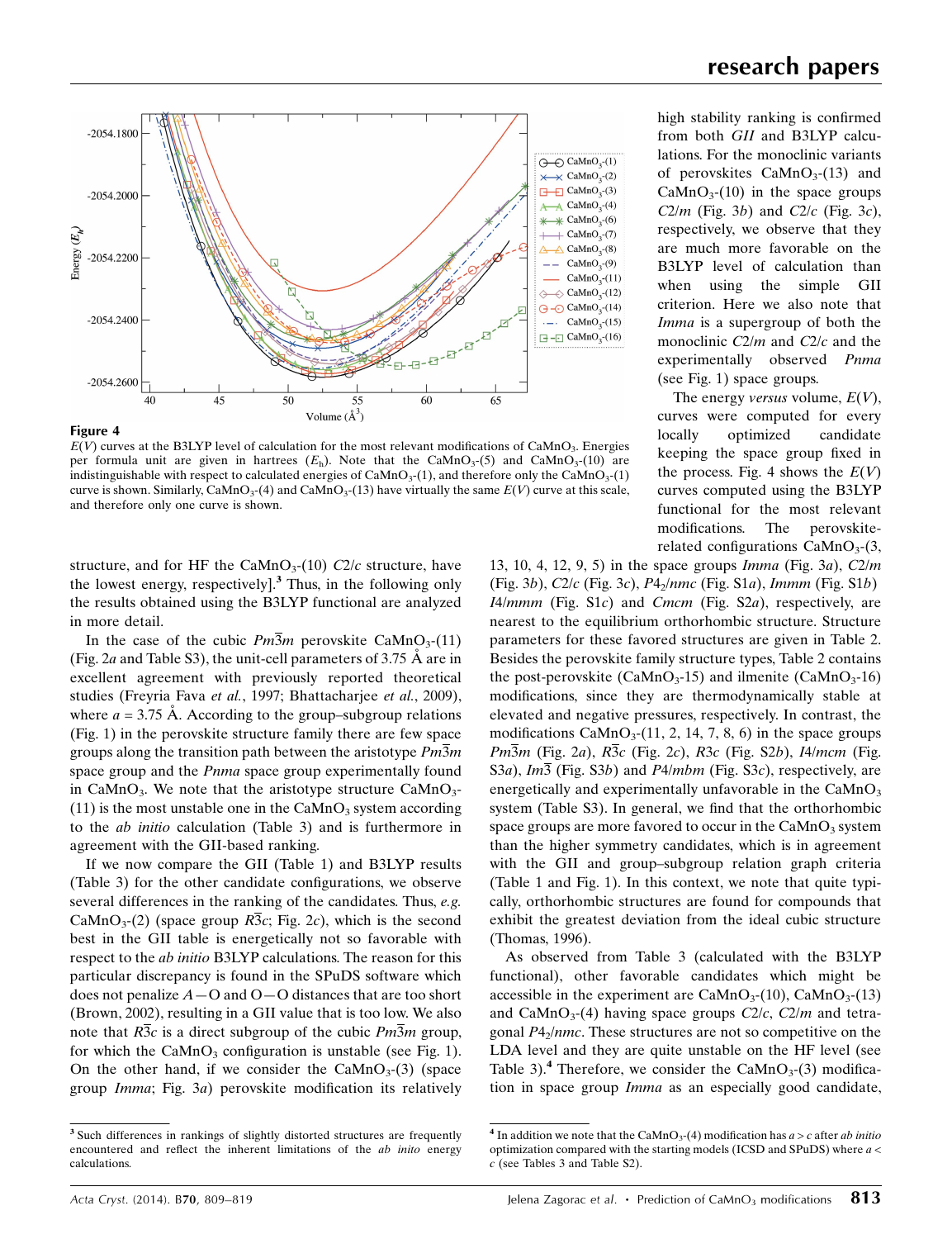#### Table 2

Structural data of the energetically most favorable  $CaMnO<sub>3</sub>$  perovskite modifications found after local optimization on LDA, B3LYP, and HF level.

|                        | Modification, space group Cell parameters $(A)$ , unit-cell volume $(A^3)$ and fractional coordinates |                                                                                                                |                              |  |  |
|------------------------|-------------------------------------------------------------------------------------------------------|----------------------------------------------------------------------------------------------------------------|------------------------------|--|--|
| and Wyckoff position   | LDA                                                                                                   | b3lyp                                                                                                          | HF                           |  |  |
| CaMnO <sub>3</sub> (1) |                                                                                                       | $a = 5.16$ , $b = 7.34$ , $c = 5.14$ $a = 5.41$ , $b = 7.30$ , $c = 5.32$ $a = 5.40$ , $b = 7.90$ , $c = 5.42$ |                              |  |  |
| <i>Pnma</i> (62)       | $V = 194.59$                                                                                          | $V = 209.76$                                                                                                   | $V = 230.84$                 |  |  |
| Ca4c                   | 0.0330 1/4 0.9947                                                                                     | 0.0339 1/4 0.9919                                                                                              | 0.0043 1/4 0.9547            |  |  |
| Mn 4b                  | $1/2$ 0 0                                                                                             | $1/2$ 0 0                                                                                                      | $1/2$ 0 0                    |  |  |
| O1 4c                  | 0.4947 1/4 0.0611                                                                                     | 0.4967 1/4 0.0597                                                                                              | 0.4993 1/4 0.1260            |  |  |
| O2 8d                  | 0.2884 0.0308 0.7114                                                                                  | 0.2930 0.0321 0.7147                                                                                           | 0.2544 0.0530 0.7449         |  |  |
| CaMnO <sub>3</sub> (3) |                                                                                                       | $a = 5.17$ , $b = 7.26$ , $c = 5.24$ $a = 5.35$ , $b = 7.38$ , $c = 5.35$ $a = 5.43$ , $b = 6.89$ , $c = 5.44$ |                              |  |  |
| <i>Imma</i> (74)       | $V = 196.62$                                                                                          | $V = 211.37$                                                                                                   | $V = 203.53$                 |  |  |
| Ca 4e                  | 0 1/4 0.0069                                                                                          | 0 1/4 0.0116                                                                                                   | 0 1/4 0.0007                 |  |  |
| Mn 4b                  | 001/2                                                                                                 | 0 0 1/2                                                                                                        | 001/2                        |  |  |
| O1 4e                  | 0 1/4 0.5752                                                                                          | 0 1/4 0.5781                                                                                                   | 0 1/4 0.5156                 |  |  |
| $O2\,8g$               | 1/4 0.9511 3/4                                                                                        | 1/4 0.9518 3/4                                                                                                 | 1/4 0.9901 3/4               |  |  |
| $CaMnO3-(4)$           | $a = 7.32, c = 7.28$                                                                                  | $a = 7.59, c = 7.30$                                                                                           | Ť                            |  |  |
| $P4_2$ /nmc (137)      | $V = 390.04$                                                                                          | $V = 420.21$                                                                                                   |                              |  |  |
| Ca1 2a                 | 3/4 1/4 3/4                                                                                           | 3/4 1/4 3/4                                                                                                    |                              |  |  |
| Ca2 2b                 | 3/4 1/4 1/4                                                                                           | 3/4 1/4 1/4                                                                                                    |                              |  |  |
| Ca34d                  | 1/4 1/4 0.2709                                                                                        | 1/4 1/4 0.2333                                                                                                 |                              |  |  |
| Mn1 8e                 | 000                                                                                                   | 000                                                                                                            |                              |  |  |
| O18f                   | 0.0287 0.9713 1/4                                                                                     | 0.0268 0.9732 1/4                                                                                              |                              |  |  |
| O <sub>2</sub> 8g      | 1/4 0.9618 0.0309                                                                                     | 1/4 0.0411 0.9726                                                                                              |                              |  |  |
| O3 8g                  | 1/4 0.9660 0.5293                                                                                     | 1/4 0.9640 0.5325                                                                                              |                              |  |  |
| $CaMnO3-(5)$           |                                                                                                       | $a = 7.31, b = 7.33, c = 7.34$ $a = 7.57, b = 7.56, c = 7.37$ †                                                |                              |  |  |
| Cmcm                   | $V = 392.76$                                                                                          | $V = 421.71$                                                                                                   |                              |  |  |
| Ca14c                  | 0 0.4886 1/4                                                                                          | 0 0.4854 1/4                                                                                                   |                              |  |  |
| $Ca2$ 4 $c$            | 0 0.9875 1/4                                                                                          | 0 0.9866 1/4                                                                                                   |                              |  |  |
| Mn 8d                  | $1/4$ 1/4 0                                                                                           | $1/4$ 1/4 0                                                                                                    |                              |  |  |
| O 8e                   | 0.286400                                                                                              | 0.288100                                                                                                       |                              |  |  |
| O 8f                   | 0 0.2135 0.0376                                                                                       | 0 0.2126 0.0413                                                                                                |                              |  |  |
| O 8g                   | 0.2874 0.2509 1/4                                                                                     | 0.2855 0.2531 1/4                                                                                              |                              |  |  |
| CaMnO <sub>3</sub> (9) | $a = 7.35, c = 7.27$                                                                                  | $a = 7.50, c = 7.50$                                                                                           | $a = 7.65, c = 7.57$         |  |  |
| I4/mmm (139)           | $V = 392.90$                                                                                          | $V = 422.52$                                                                                                   | $V = 443.06$                 |  |  |
| Ca1 2a                 | 000                                                                                                   | 000                                                                                                            | 000                          |  |  |
| Ca2 2b                 | 0 0 1/2                                                                                               | 0 0 1/2                                                                                                        | 001/2                        |  |  |
| Ca34c                  | 01/20                                                                                                 | 01/20                                                                                                          | 01/20                        |  |  |
| Mn 8f                  | 1/4 1/4 1/4                                                                                           | 1/4 1/4 1/4                                                                                                    | 1/4 1/4 1/4                  |  |  |
| O1 8h                  | 0.2831 0.2831 0                                                                                       | 0.2856 0.2856 0                                                                                                | 0.2140 0.2140 0              |  |  |
| O <sub>2</sub> 16n     | 0 0.2479 0.2855                                                                                       | 0 0.2474 0.2870                                                                                                | 0 0.2534 0.2849              |  |  |
| $CaMnO3-(10)$          |                                                                                                       | $a = 8.89, b = 5.18, c = 8.83$ $a = 9.04, b = 5.39, c = 9.11$ $a = 9.07, b = 5.36, c = 9.20$                   |                              |  |  |
| $C2/c$ (15)            | $\beta = 107.88, V = 386.92$                                                                          | $\beta = 107.53, V = 422.85$                                                                                   | $\beta = 108.13, V = 425.34$ |  |  |
| Ca8f                   | 0 8716 0.7506 0.8721                                                                                  | 0.8704 0.7528 0.8709                                                                                           | 0.8699 0.7519 0.8706         |  |  |
| Mn1 4e                 | 0 0.7497 1/4                                                                                          | 0 0.7472 1/4                                                                                                   | 0 0.7427 1/4                 |  |  |
| $Mn2$ 4d               | 1/4 1/4 1/2                                                                                           | 1/4 1/4 1/2                                                                                                    | 1/4 1/4 1/2                  |  |  |
| O18f                   | 0.9087 0.7499 0.4077                                                                                  | 0.9026 0.7471 0.4134                                                                                           | 0.8925 0.7393 0.4182         |  |  |
| O28f                   | 0.3524 0.5005 0.6454                                                                                  | 0 3537 0.5078 0.6395                                                                                           | 0.3574 0.5080 0.6368         |  |  |
| O3 8f                  | 0.1475 0.5001 0.8543                                                                                  | 0.1452 0.5075 0.8524                                                                                           | 0.1444 0.5104 0.8542         |  |  |
| $CaMnO3-(12)$          |                                                                                                       | $a = 5.13$ , $b = 5.13$ , $c = 7.41$ $a = 5.30$ , $b = 5.33$ , $c = 7.50$ $a = 5.34$ , $b = 5.24$ , $c = 7.56$ |                              |  |  |
| Immm(71)               | $V = 194.89$                                                                                          | $V = 211.89$                                                                                                   | $V = 211.67$                 |  |  |
| Ca 4j                  | 1/2 0 0.2498                                                                                          | 1/2 0 0.2477                                                                                                   | 0 0 0.2478                   |  |  |
| Mn $1 2a$              | 000                                                                                                   | 000                                                                                                            | 000                          |  |  |
| $Mn2$ 2 $c$            | $1/2$ $1/2$ 0                                                                                         | $1/2$ $1/2$ 0                                                                                                  | $1/2$ $1/2$ 0                |  |  |
| O1 8n                  | 0.2501 0.2501 1/2                                                                                     | 0.2567 0.2555 0                                                                                                | 0.2614 0.2613 0              |  |  |
| O <sub>2</sub> 4i      | 0 0 0.2501                                                                                            | 0 0 0 2496                                                                                                     | 0 0 0 2 5 6 1                |  |  |
| $CaMnO3-(13)$          |                                                                                                       | $a = 7.35, b = 7.27, c = 5.17$ $a = 7.58, b = 7.32, c = 5.36$ †                                                |                              |  |  |
| C2/m(12)               | $\beta = 134.60, V = 196.60$                                                                          | $\beta = 134.98, V = 210.43$                                                                                   |                              |  |  |
| Ca 4i                  | 0.2440 0 0.4942                                                                                       | 0.2412 0 0.4911                                                                                                |                              |  |  |
| Mn 4e                  | $1/4$ $1/4$ 0                                                                                         | $1/4$ 1/4 0                                                                                                    |                              |  |  |
| O1 4h                  | 0 0.2135 1/2                                                                                          | 0 0.2907 1/2                                                                                                   |                              |  |  |
| $O2\,4g$               | 0 0.7862 0                                                                                            | 0 0.7092 0                                                                                                     |                              |  |  |
| O3 4i                  | 0.3184 0 0.0681                                                                                       | 0.3215 0 0.0717                                                                                                |                              |  |  |

since it is energetically different enough from the equilibrium  $CaMnO<sub>3</sub>(1)$  modification, and in addition two other hypothetical modifications which were found in two subgroups of Imma (space groups  $C2/m$ ; Fig. 3b, and  $C2/c$ , Fig. 3c) and can easily convert to this possible metastable phase. Although the  $CaMnO<sub>3</sub>(5)$  modification in the space group Cmcm appears as a good structural candidate from the group– subgroup relation graph and the GII criterion (Table 1 and Fig. 1), it is known from scanning the literature that this type of distortion is very rare in the perovskite structure family. Furthermore, from the calculated total energies we can see that this  $Cmcm$  (CaMnO<sub>3</sub>-(5)) modification has an energy almost identical to one of the experimentally observed modification at the B3LYP level and there appears to be no energy barrier between them. Additionally,  $CaMnO<sub>3</sub>(5)$  is energetically unfavorable at the LDA level and unstable at the HF level.

In Table 3 we also present the energy difference,  $\Delta E$  (in Kelvin), between the various calculated modifications and equilibrium  $CaMnO<sub>3</sub>(1)$  modification, on the B3LYP level of theory. We suggest that energy differences up to  $\sim$  1800 K are close enough to the experimentally observed modification  $CaMnO<sub>3</sub>(1)$ , and that the corresponding modifications would be possible to observe as a metastable structures at high temperatures (cf. Table 2). In contrast, modifications for which the energy difference is higher than  $\sim$  3300 K (Table S3) are unlikely to be experimentally accessible even at high temperatures. Since  $CaMnO<sub>3</sub>$ melts at temperatures  $\sim$  1773 K (Majewski et al., 2000), the chosen cut-off value of  $\sim$  1800 K appears to be a reasonable one.

For the most important structures, the enthalpy versus pressure  $(H(p))$  curves were computed at the B3LYP level, in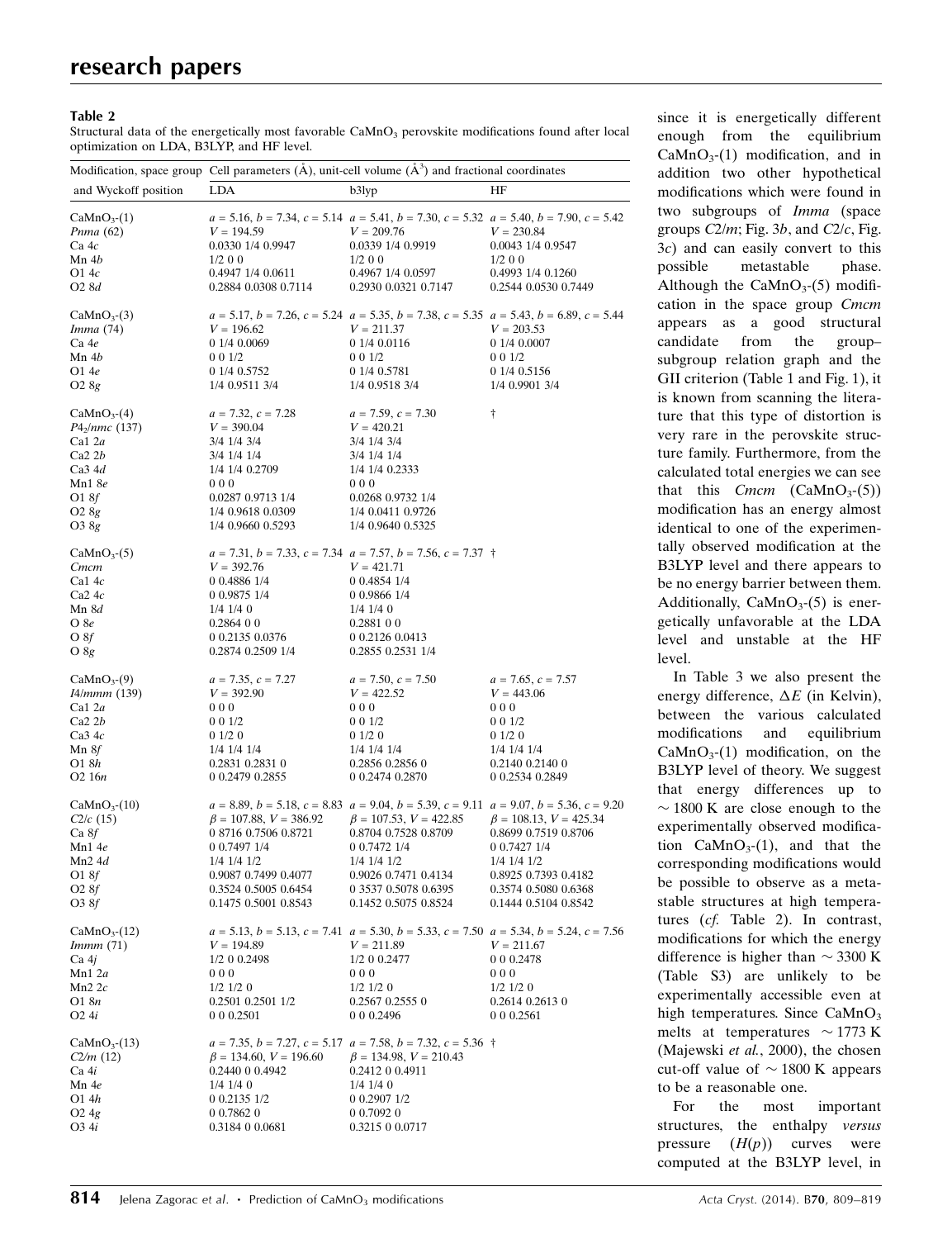Table 2 (continued)

|                                                | Modification, space group Cell parameters $(\mathring{A})$ , unit-cell volume $(\mathring{A}^3)$ and fractional coordinates |                                                                        |                                                                                                                     |  |
|------------------------------------------------|-----------------------------------------------------------------------------------------------------------------------------|------------------------------------------------------------------------|---------------------------------------------------------------------------------------------------------------------|--|
| and Wyckoff position                           | <b>LDA</b>                                                                                                                  | $b3$ lyp                                                               | HF                                                                                                                  |  |
| CaMnO <sub>3</sub> (15)                        |                                                                                                                             |                                                                        | $a = 2.93$ , $b = 9.53$ , $c = 6.93$ , $a = 2.97$ , $b = 9.93$ , $c = 7.04$ , $a = 3.08$ , $b = 10.55$ , $c = 6.79$ |  |
| Cmcm (63)                                      | $V = 193.20$                                                                                                                | $V = 207.60$                                                           | $V = 220.49$                                                                                                        |  |
| $Ca$ 4 $c$                                     | 0 0 2491 1/4                                                                                                                | 0 0.2481 1/4                                                           | 0.0240114                                                                                                           |  |
| $Mn$ 4a                                        | 000                                                                                                                         | 000                                                                    | 000                                                                                                                 |  |
| O14c                                           | 1/2 0.4339 1/4                                                                                                              | 1/2 0.4337 1/4                                                         | 1/2 0.4178 1/4                                                                                                      |  |
| O28f                                           | 1/2 0.1230 0.0479                                                                                                           | 1/2 0.1218 0.0514                                                      | 1/2 0.1197 0.0800                                                                                                   |  |
| $CaMnO3-(16)$<br>R3(148)<br>Ca6c<br>$Mn$ 6 $c$ | $a = 5.13$ , $c = 14.34$<br>$V = 326.48$<br>0 0 0 8 6 7 1<br>0 0 0 6 5 8 9                                                  | $a = 5.22, c = 14.88$<br>$V = 351.08$<br>0 0 0 0 8 6 4 2<br>0 0 0.6509 | $a = 5.37, c = 14.95$<br>$V = 373.56$<br>0 0 0 0 8 6 0 6<br>0 0 0 6 4 6 8                                           |  |
| O <sub>18f</sub>                               | $0.2752 - 0.0727 0.4051$                                                                                                    | $0.2806 - 0.0609 0.4048$                                               | $0.2918 - 0.0509 0.4055$                                                                                            |  |

† At the Hartree–Fock (HF) level of theory the corresponding structure was unstable.

#### Table 3

Energies in hartrees  $(E_h)$  per formula unit (at a pressure of 0 GPa) of the energetically most favorable structures at calculated equilibrium volumes.

The local optimizations were performed within HF, B3LYP (sorted by energy ascending) and LDA approximation. Energy difference between modifications on B3LYP level of theory is given in Kelvin.

|                         | Method       |              |              |                        |
|-------------------------|--------------|--------------|--------------|------------------------|
| Modification            | LDA.         | b3lyp        | ΗF           | $\Delta E$ (B3LYP) (K) |
| CaMnO <sub>3</sub> (1)  | $-2048.9104$ | $-2054.2589$ | $-2051.1170$ | $\Omega$               |
| CaMnO <sub>3</sub> (5)  | $-2048.9020$ | $-2054.2583$ | ŧ            | $\sim$ 190             |
| CaMnO <sub>3</sub> (10) | $-2048.9057$ | $-2054.2582$ | $-2051.1374$ | $\sim$ 220             |
| CaMnO <sub>3</sub> (3)  | $-2048.9002$ | $-2054.2576$ | $-2051.1172$ | $\sim$ 410             |
| CaMnO <sub>3</sub> (13) | $-2048.9018$ | $-2054.2553$ | ŧ            | $\sim$ 1140            |
| CaMnO <sub>3</sub> (15) | $-2048.8912$ | $-2054.2549$ | $-2051.0964$ | $\sim$ 1260            |
| CaMnO <sub>3</sub> (4)  | $-2048.9071$ | $-2054.2545$ | ŧ            | $\sim$ 1390            |
| CaMnO <sub>3</sub> (12) | $-2048.9001$ | $-2054.2538$ | $-2051.1376$ | $\sim$ 1600            |
| CaMnO <sub>3</sub> (9)  | $-2048.9005$ | $-2054.2532$ | $-2051.0867$ | $\sim$ 1800            |
| CaMnO <sub>3</sub> (2)  | $-2048.9124$ | $-2054.2483$ | $-2051.0822$ | $\sim$ 3300            |
| CaMnO <sub>3</sub> (14) | $-2048.9120$ | $-2054.2479$ | $-2051.0845$ | $\sim$ 3500            |
| CaMnO <sub>3</sub> (8)  | $-2048.9014$ | $-2054.2470$ | $-2051.0832$ | $\sim$ 3800            |
| CaMnO <sub>3</sub> (6)  | $-2048.9004$ | $-2054.2463$ | $-2051.0569$ | $\sim$ 4000            |
| CaMnO <sub>3</sub> (7)  | $-2048.8993$ | $-2054.2425$ | $-2050.9875$ | $\sim$ 5200            |
| CaMnO <sub>3</sub> (11) | $-2048.8961$ | $-2054.2318$ | $-2050.8024$ | $\sim$ 8550            |
| $CaMnO3-(16)$           | $-2048.8818$ | $-2054.2387$ | $-2051.0691$ | $\sim 6400$            |

† At the Hartree–Fock (HF) level of theory the corresponding structure was unstable.

order to investigate the pressure dependence of the CaMnO<sub>3</sub> phases (Figs. 5a and b). As expected each of the perovskite-like phases generated with SPuDS and data mining were metastable at standard pressure compared with the equilibrium  $CaMnO<sub>3</sub>(1)$  structure. This is also in agreement with the GII criterion (see Table 1).

However, as we have shown above, additional  $ABX_3$  nonperovskite phases may be competitive with  $CaMnO<sub>3</sub>(1)$  if we vary the pressure. Thus, using the hybrid B3LYP functional, we predict a pressure-induced phase transition at 35 GPa, going from the perovskite-related  $CaMnO<sub>3</sub>(1)$  (*Pnma*) structure to the layered post-perovskite structure  $CaMnO<sub>3</sub>$ -(15) (space group *Cmcm*; Fig.  $6a$ ). This post-perovskite phase was observed for the first time in  $CaIrO<sub>3</sub>$ ; there has been no experimental or theoretical evidence of this phase in  $CaMnO<sub>3</sub>$ up to now.

In addition there is a transition in the effective negative pressure region, between the  $CaMnO<sub>3</sub>(1)$ perovskite structure and the  $CaMnO<sub>3</sub>(16)$  modification in the ilmenite structure type at around 3 GPa, calculated at the B3LYP level of theory (Figs. 5b and 6b). Such perovskite  $\rightarrow$  ilmenite phase transitions have been observed experimentally and theoretically in various compounds (Nancy & McMillan, 1984; Sesion et al., 2010); however, to our knowledge, no experimental or calculated data exist regarding a possible ilmenite

structure type in the  $CaMnO<sub>3</sub>$  system.

## 4. Discussion

Beyond the energetic considerations regarding the thermodynamic stability of the proposed modifications, we have analyzed interatomic distances and angles for the experimentally observed *Pnma* structure and compare it to our calculated models (Table 4). We note that the anisotropy of the unit cell fit the best to the LDA results. On the other hand, we can see that the results for average Mn—O and Ca—O distances, as well as for the bond angles obtained using the B3LYP functional are in the best agreement with experimentally observed results (Božin et al., 2008). In addition, total energies, cell parameters and unit-cell volume favors the B3LYP method compared with other ab initio methods (Fig. 4 and Table 3 and Table S2), and thus only the B3LYP results will be considered for further structure analysis.

In the next step we analyzed the interatomic distances for each of the investigated modifications calculated using the B3LYP functional (Table S4), and the distribution of the average value for Mn—O and Ca—O distances. Furthermore, we have investigated the value of the Ca—Mn shortest distance, since in some cases it can be used as a criterion for the determination of the A-site cation coordination (Mitchell, 2002). We find that the average value of the Mn—O distance is in the range  $1.90-1.91$  Å for most of the distortions considered. The average value of the Ca—O distances lie between 2.5 and 2.6  $\AA$ . We note that this number can slightly differ depending on which Ca atom is chosen for the central atom (see Table S4). The shortest Ca—Mn bond has the value 3.11 Å in the orthorhombic CaMnO<sub>3</sub>-(1) modification, and rises to 3.24 Å for the cubic CaMnO<sub>3</sub>-(11) modification. The table also contains information about the volumes of the polyhedra around Ca and Mn.

Finally, we have analyzed the  $Mn-O-Mn$  angles in the various  $CaMnO<sub>3</sub>$  perovskite-type configurations since this analysis can give us more insight in the tilting and the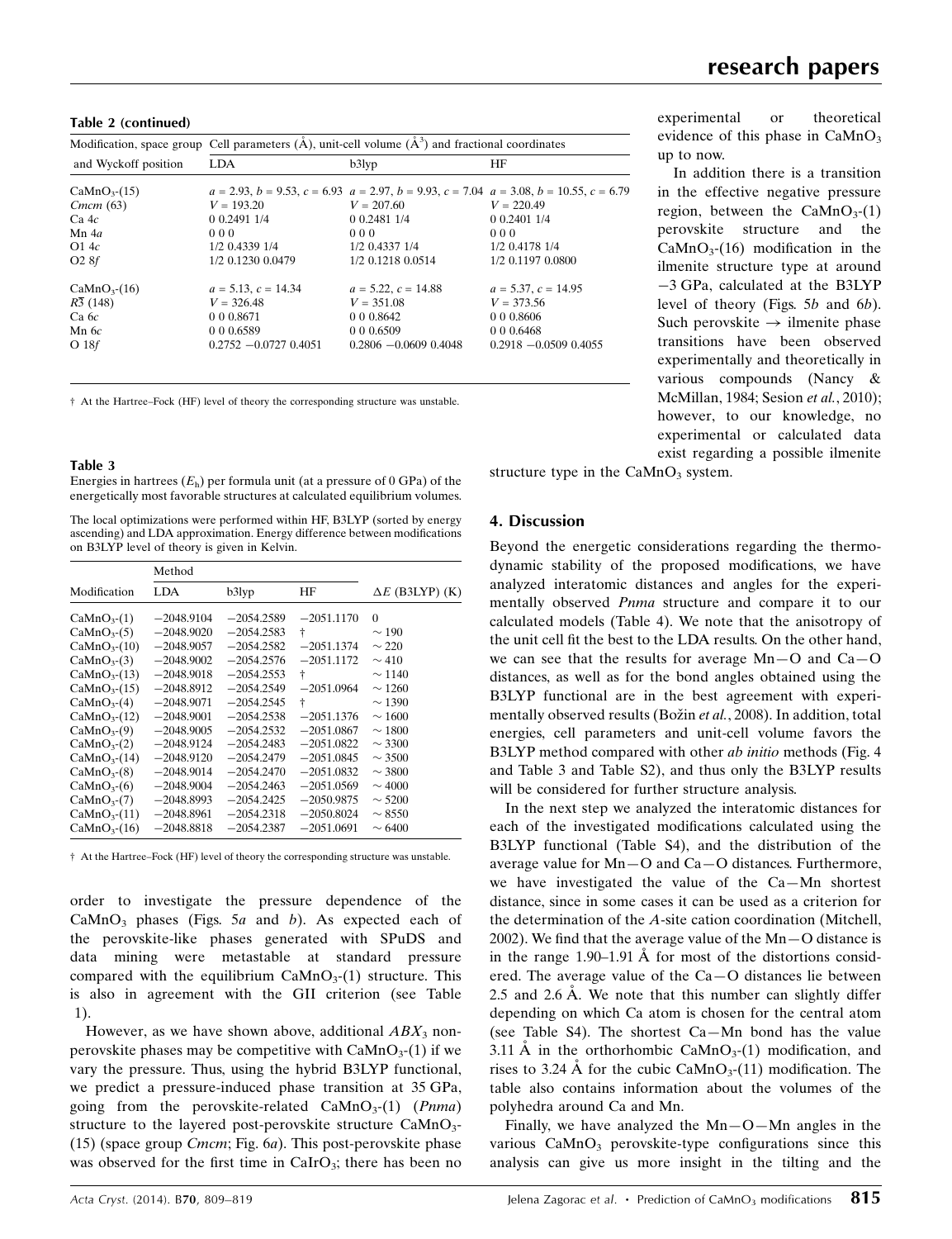#### Table 4

Comparison between experimentally determined and calculated interatomic distances ( $\hat{A}$ ) and angles ( $\hat{ }$ ) in orthorhombic Pnma.

| Method                                     | $Mn-O$                                                                         | $\langle Mn-O \rangle$ | $\langle Ca-O \rangle$ | $Mn-O1-Mn$ | $Mn-O2-Mn$ |
|--------------------------------------------|--------------------------------------------------------------------------------|------------------------|------------------------|------------|------------|
| Experiment<br>(Božin <i>et al.</i> , 2008) | $2 \times 1.8953(1)$ (O1)<br>$2 \times 1.8972$ (6) (O2)                        | 1.8993                 | $2.6520$ (XII)         | 158.15(8)  | 156.90(8)  |
| <b>LDA</b>                                 | $2 \times 1.9053$ (6) (O2)<br>$2 \times 1.8612$ (O1)<br>$2 \times 1.8548$ (O2) | 1.8578                 | $2.5971$ (XII)         | 160.50     | 157.62     |
| B3LYP                                      | $2 \times 1.8576$ (O2)<br>$2 \times 1.8528$ (O1)<br>$2 \times 1.8989$ (O2)     | 1.9059                 | $2.6646$ (XII)         | 160.24     | 157.45     |
| HF                                         | $2 \times 1.9660$ (O2)<br>$2 \times 2.0884$ (O1)                               | 2.0011                 | $2.7663$ (XII)         | 141.85     | 155.22     |
|                                            | $2 \times 1.9545$ (O2)<br>$2 \times 1.9603$ (O2)                               |                        |                        |            |            |

structure shows two types of bonds, depending on the choice of oxygen, with angles  $Mn-O1-Mn =$  $160.24^\circ$  and  $Mn-O2-Mn$ 157.45. These changes in angles directly correspond to the structural changes caused by the tilting of the octahedra.

Phase transitions appear quite frequently in perovskite-type compounds and the presence/ magnitude of octahedral tilting greatly influences the physical properties of the material.  $CaMnO<sub>3</sub>$ is the parent compound for many rare-earth doped manganese

distortion of the ideal perovskite structure. For example, the ideal cubic  $Pm\overline{3}m$  perovskite has only one type of bond with a perfect  $180^\circ$  angle between them, while the equilibrium *Pnma* 



perovskite oxides that exhibit colossal magneto-resistance (Jin et al., 1994). Therefore, it is important to understand the changes in the structure of  $CaMnO<sub>3</sub>$  as a function of pressure and temperature. To investigate these issues, we have applied different theoretical methods to explore the possible modifications of this chemical system, where up to now only the experimentally observed orthorhombic modification is known to exist.



## Figure 5

 $H(p)$  curves at the B3LYP level of calculation for the most relevant modifications of CaMnO<sub>3</sub> participating in pressure-induced phase transitions: (a) at elevated pressures perovskite  $[CaMnO<sub>3</sub>(1)]$  structure transforms to the post-perovskite  $[CaMnO<sub>3</sub>(15)]$  phase; (b) at effective negative pressures perovskite  $[CaMnO<sub>3</sub>(1)]$  structure transforms to the ilmenite  $[CaMnO<sub>3</sub>(16)]$  phase. Enthalpies per one formula unit are given in hartrees  $(E_h)$ .

#### Figure 6

Calculated CaMnO<sub>3</sub> modifications using the B3LYP approximation:  $(a)$  a post-perovskite CaMnO<sub>3</sub>-(15) phase in the space group Cmcm and (b) CaMnO<sub>3</sub>-(16) in space group  $R\overline{3}$  with the ilmenite structure type. Mn (violet) and O (red) atoms are bonded, while Ca atoms are colored blue. The unit cell is marked with a quadrangle.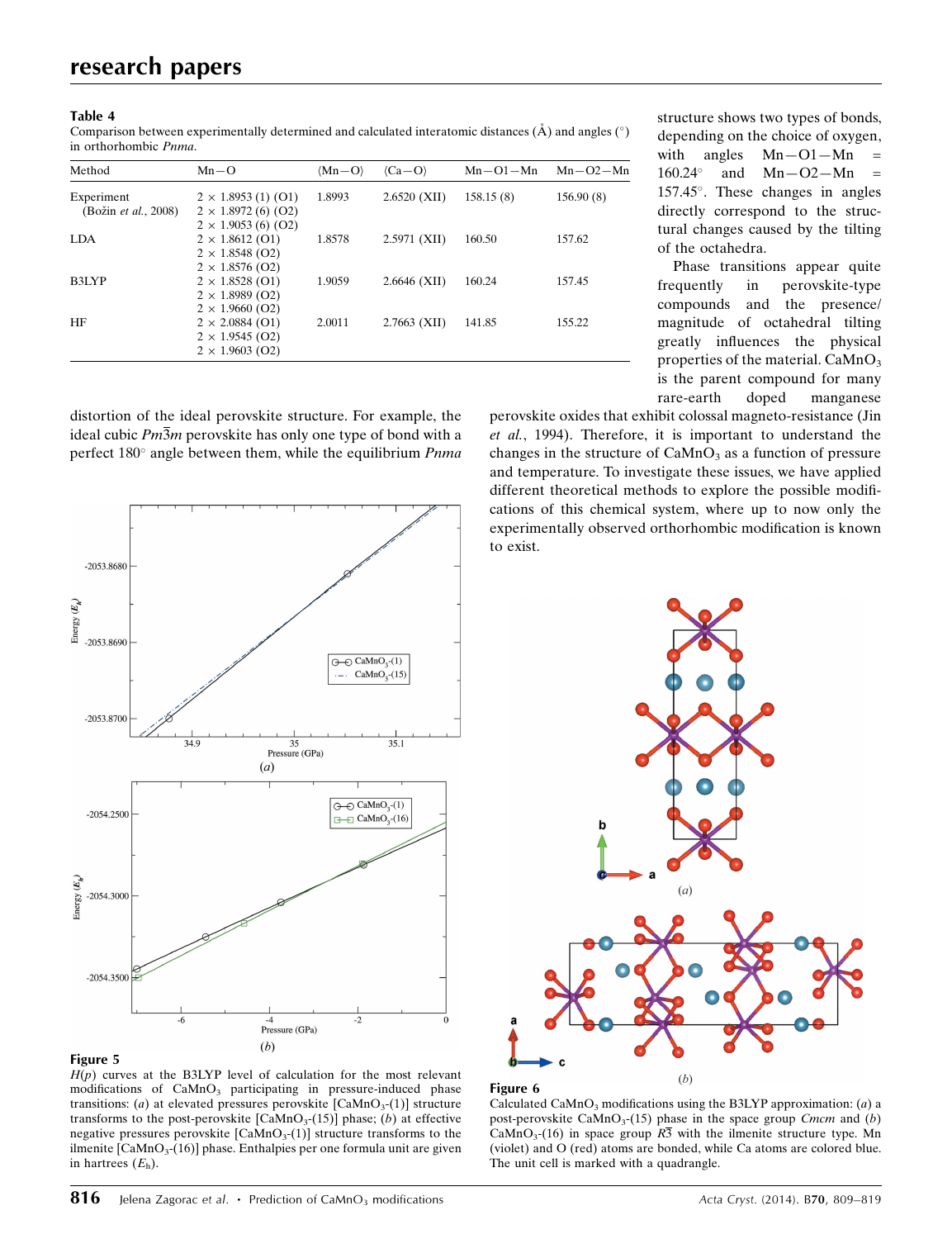Considering Fig. 4 we note that all the low-energy structures CaMnO<sub>3</sub>-(3, 4, 5, 9, 10, 12, 13) are within  $k_BT_{melt}$  of the lowest energy phase, and CaMnO<sub>3</sub>-(3, 5, 10) are within  $k_BT$  even at room temperature, and are thus expected to become competitive at elevated temperatures (Table 3). Therefore, disregarding the issue of kinetic stability, we can conclude that the metastable modifications which are close to the thermodynamical equilibrium phase  $CaMnO<sub>3</sub>(1)$  are expected to be easier to synthesize, e.g. at elevated temperatures or for slight degrees of chemical disorder, than those like  $CaMnO<sub>3</sub>(2, 6, 7, 6)$ 8, 11, 14) which are close to the energetically most unfavorable cubic aristotype. However, we note that the perovskite cubic phase is known to occur in many  $ABX_3$  compounds as the ideal high-temperature form.

In this context we mention that there have been claims in the literature that a cubic phase of  $CaMnO<sub>3</sub>$  at high temperatures has been observed, as well as several other structures as intermediate phases along high-temperature phase transitions of usually non-stoichiometric  $CaMnO<sub>3</sub>$ (Poeppelmeier et al., 1982; Taguchi et al., 1989; Rørmark et al., 2002). For example, Taguchi et al. performed an experiment on non-stoichiometric CaMnO<sub>3</sub>  $\delta$  and they observed a phase transition away from the orthorhombic phase at 1169 K to a tetragonal modification ( $a = 5.333$ ,  $c = 7.534$  Å), which could resemble our  $CaMnO<sub>3</sub>(7)$  modification. With a further increase of temperature a second phase transition occurred from this intermediary tetragonal to the cubic phase at 1186 K  $(a = 3.774 \text{ Å})$ , which again coincides with our CaMnO<sub>3</sub>-(11) modification and calculated  $E(V)$  curves. So far, this hightemperature behavior has only been found for the non-stoichiometric modification, where the oxygen deficiency clearly affects the structural and physical properties. Additional complexity in the non-stoichiometric system comes from the fact that  $Mn^{4+}$  is reduced to  $Mn^{3+}$ , which introduces the Jahn– Teller effect and the distortion of coordination polyhedra<sup>5</sup> (Mitchell, 2002). However, if this cubic metastable structure could also be reached in the stoichiometric  $CaMnO<sub>3</sub>$ compound, then several of the generally rather unlikely  $CaMnO<sub>3</sub>$  modifications listed in Table S3 may be observable as part of the cubic perovskite basin on the energy landscape for similar synthesis conditions. Furthermore, our recent experimental results (Bošković *et al.*, 2008; Zagorac *et al.*, 2014) show that properties of  $CaMnO<sub>3</sub>$  nanopowders can be affected by doping. In that respect, the newly developed CCL algorithm implemented in the KPLOT program (Hundt et al., 2013) could help investigate nanosized structures.

We note that perovskite structures in space groups  $P2_1/m$ and  $\overline{P1}$  are low in symmetry and computationally very expensive, and we have not considered these structure models in this study. In principle, it is possible to perform exhaustive global and local searches which should bring additional structure candidates, e.g. simulated annealing (Kirkpatrick et al., 1983), exhaustive data mining (Sultania et al., 2012), prescribed path calculations (Zagorac, Schön & Jansen, 2012)

or threshold algorithm calculations (Schön et al., 1996); or focus on the properties of each of the separately calculated structures (Zagorac, Doll, Schön & Jansen, 2012). However, these methods are computationally expensive and demand a separate study, which could be the focus of the future work.

Finally, the post-perovskite  $(CaIrO<sub>3</sub>-type)$  and ilmenitetype modifications represent alternative  $CaMnO<sub>3</sub>$  modifications belonging to energy landscape regions remote from that containing the perovskite modifications, since they exhibit very different structure types. Thus, they have not been included in the discussion about the geometrical differences and similarities among the perovskite family modifications. However, both the CaIrO<sub>3</sub> type and the ilmenite-type modifications are highly relevant if one considers pressure-driven phase transformations. As the  $CaMnO<sub>3</sub>(15)$  structure type also occurs in other  $ABX_3$  systems (usually at high pressures (Oganov et al., 2005), we would like to propose this modification as a good candidate for high-pressure synthesis.

## 5. Conclusion

We have performed crystal structure prediction in the  $CaMnO<sub>3</sub>$  system, focusing on modifications related to the perovskite type of structure. Using systematic octahedral tilting in the ideal cubic perovskite structure and data mining in structurally related  $ABX_3$  systems, a set of CaMnO<sub>3</sub> structure candidates was generated. For every candidate, local optimizations on the ab initio level using density functional theory (LDA, and hybrid B3LYP functionals) and Hartree– Fock (HF) were performed, where the results obtained using the B3LYP functional showed the best agreement with existing experimental data belonging to the known orthorhombic ( $Pnma$ ) modification of  $CaMnO<sub>3</sub>$ . Our results suggest that several of the low-energy structure candidates, mostly with orthorhombic or monoclinic symmetry, which exhibit some structural similarity with the experimentally known structure, may be synthetically accessible at elevated temperatures and/or for slightly non-stoichiometric compositions.

In contrast, the modifications similar to the ideal perovskite (in the  $Pm\overline{3}m$  space group) are only expected to exist in nonstoichiometric  $CaMnO<sub>3</sub>$  compounds. Upon varying the pressure we predict a post-perovskite modification exhibiting the  $CaIrO<sub>3</sub>$  structure type to be thermodynamically stable at pressures above 35 GPa. Similar calculations at effective negative pressures show a second pressure-driven phase transition from the perovskite to the ilmenite structure type at  $ca$   $-3$  GPa. Thus, this study yields new insight into the CaMnO<sub>3</sub> system at high and effective negative pressures, and reveals relationships between possible metastable perovskite family phases.

#### 6. Related literature

References cited in the supporting information include: Boukhalov & Solovyev (2010), Božin et al. (2008), Caracas & Wentzcovitch (2006), Damay et al. (1998), Darlington &

 $5$  We note that in the calculated stoichiometric CaMnO<sub>3</sub> compound there is no Jahn–Teller effect, due to the absence of  $Mn^{3+}$ .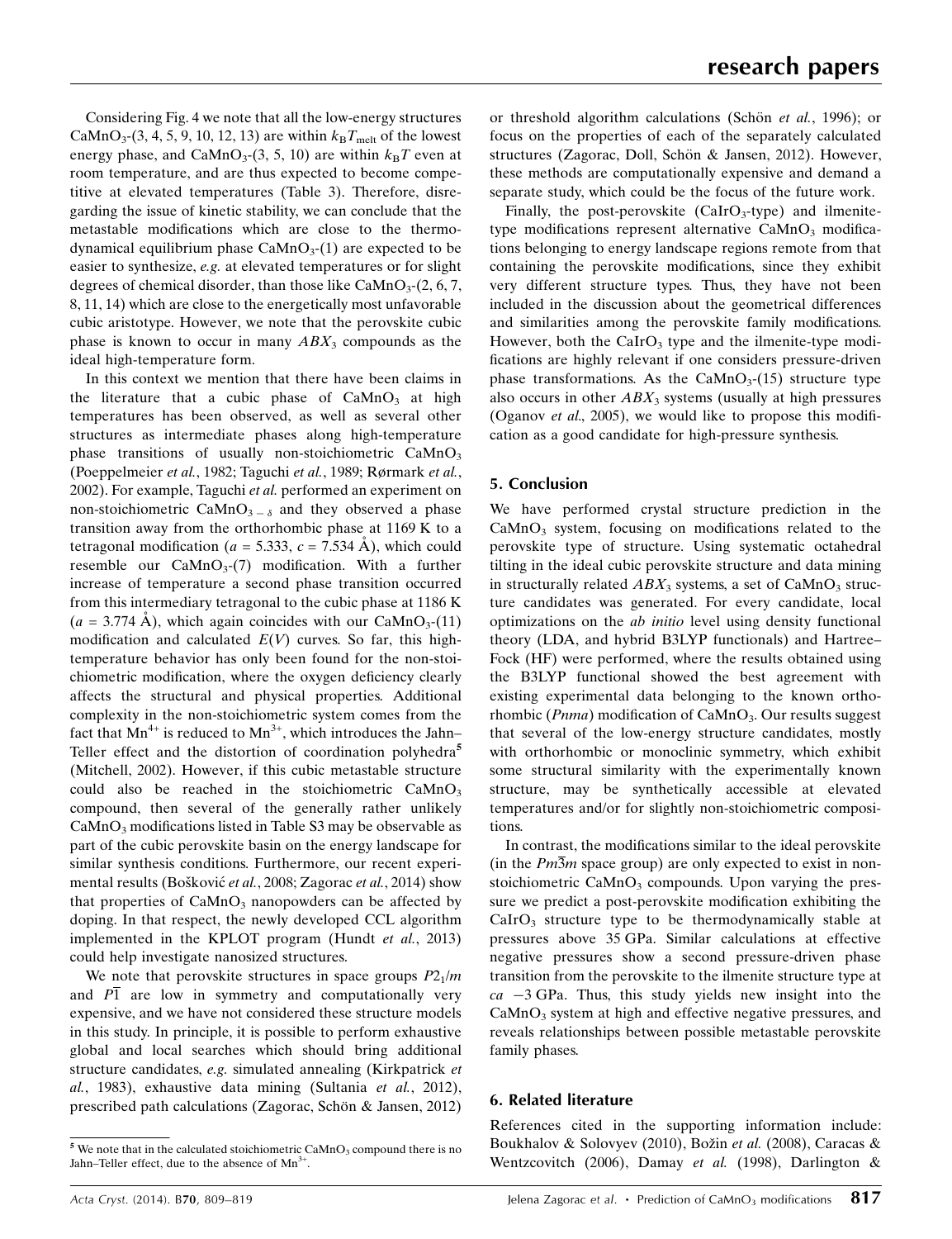Knight (1999), Kennedy et al. (2009), Moussa et al. (2001), Panunzio Miner et al. (2007), Shirako et al. (2009), Trang et al. (2011), Yamanaka (2005), Yanchevskii et al. (2008), Weitin et al. (2009).

The authors would like to thank R. Hundt for valuable discussions. This paper has been financially supported by the Ministry of Science of the Republic of Serbia, as part of project No. III45012.

## References

- [Aleksandrov, K. S. \(1976\).](http://scripts.iucr.org/cgi-bin/cr.cgi?rm=pdfbb&cnor=hw5032&bbid=BB1) Kristallografiya, 21, 249–255.
- [Avdeev, M., Caspi, E. N. & Yakovlev, S. \(2007\).](http://scripts.iucr.org/cgi-bin/cr.cgi?rm=pdfbb&cnor=hw5032&bbid=BB2) Acta Cryst. B63, 363– [372.](http://scripts.iucr.org/cgi-bin/cr.cgi?rm=pdfbb&cnor=hw5032&bbid=BB2)
- [Bergerhoff, G. & Brown, I. D. \(1987\).](http://scripts.iucr.org/cgi-bin/cr.cgi?rm=pdfbb&cnor=hw5032&bbid=BB3) Crystallographic Databases, [edited by F. H. Allen, G. Bergerhoff & R. Sievers. Chester:](http://scripts.iucr.org/cgi-bin/cr.cgi?rm=pdfbb&cnor=hw5032&bbid=BB3) [International Union of Crystallography.](http://scripts.iucr.org/cgi-bin/cr.cgi?rm=pdfbb&cnor=hw5032&bbid=BB3)
- [Bhattacharjee, S., Bousquet, E. & Ghosez, P. \(2009\).](http://scripts.iucr.org/cgi-bin/cr.cgi?rm=pdfbb&cnor=hw5032&bbid=BB4) Phys. Rev. Lett. 102[, 117602.](http://scripts.iucr.org/cgi-bin/cr.cgi?rm=pdfbb&cnor=hw5032&bbid=BB4)
- Bošković, S., Dukić, J., Matović, B., Živković, L., Vlajić, M. & Krstić, V. (2008). [J. Alloys Compd.](http://scripts.iucr.org/cgi-bin/cr.cgi?rm=pdfbb&cnor=hw5032&bbid=BB5) 463, 282–287.
- [Boukhalov, D. W. & Solovyev, I. V. \(2010\).](http://scripts.iucr.org/cgi-bin/cr.cgi?rm=pdfbb&cnor=hw5032&bbid=BB69) Phys. Rev. B, 82, 245101.
- Božin, E. S., Sartbaeva, A., Zheng, H., Wells, S. A., Mitchell, J. F., [Proffen, T., Thorpe, M. F. & Billinge, S. J. L. \(2008\).](http://scripts.iucr.org/cgi-bin/cr.cgi?rm=pdfbb&cnor=hw5032&bbid=BB6) J. Phys. Chem. Solids, 69[, 2146–2150.](http://scripts.iucr.org/cgi-bin/cr.cgi?rm=pdfbb&cnor=hw5032&bbid=BB6)
- [Brown, I. D. \(1992\).](http://scripts.iucr.org/cgi-bin/cr.cgi?rm=pdfbb&cnor=hw5032&bbid=BB7) Acta Cryst. B48, 553–572.
- Brown, I. D. (2002). [The Chemical Bond in Inorganic Chemistry.](http://scripts.iucr.org/cgi-bin/cr.cgi?rm=pdfbb&cnor=hw5032&bbid=BB8) [Oxford University Press.](http://scripts.iucr.org/cgi-bin/cr.cgi?rm=pdfbb&cnor=hw5032&bbid=BB8)
- [Brown, I. D. & Altermatt, D. \(1985\).](http://scripts.iucr.org/cgi-bin/cr.cgi?rm=pdfbb&cnor=hw5032&bbid=BB9) Acta Cryst. B41, 244–247.
- [Caracas, R. & Wentzcovitch, R. M. \(2006\).](http://scripts.iucr.org/cgi-bin/cr.cgi?rm=pdfbb&cnor=hw5032&bbid=BB10) Acta Cryst. B62, 1025– [1030.](http://scripts.iucr.org/cgi-bin/cr.cgi?rm=pdfbb&cnor=hw5032&bbid=BB10)
- Coey, J. M. D., Viret, M. & von Molnár, S. (1999). Adv. Phys. 48, 167-[293.](http://scripts.iucr.org/cgi-bin/cr.cgi?rm=pdfbb&cnor=hw5032&bbid=BB11)
- [Colla, E. L., Reaney, I. M. & Setter, N. \(1993\).](http://scripts.iucr.org/cgi-bin/cr.cgi?rm=pdfbb&cnor=hw5032&bbid=BB12) J. Appl. Phys. 74, 3414– [3425.](http://scripts.iucr.org/cgi-bin/cr.cgi?rm=pdfbb&cnor=hw5032&bbid=BB12)
- [Damay, F., Jirak, Z., Hervieu, M., Martin, C., Maignan, A., Raveau,](http://scripts.iucr.org/cgi-bin/cr.cgi?rm=pdfbb&cnor=hw5032&bbid=BB72) [B., Andre, G. & Bouree, F. \(1998\).](http://scripts.iucr.org/cgi-bin/cr.cgi?rm=pdfbb&cnor=hw5032&bbid=BB72) J. Magn. Magn. Mater. 190, 221– [232.](http://scripts.iucr.org/cgi-bin/cr.cgi?rm=pdfbb&cnor=hw5032&bbid=BB72)
- [Darlington, C. N. W. & Knight, K. S. \(1999\).](http://scripts.iucr.org/cgi-bin/cr.cgi?rm=pdfbb&cnor=hw5032&bbid=BB73) Acta Cryst. B55, 24–30.
- [Doll, K., Saunders, V. R. & Harrison, N. M. \(2001\).](http://scripts.iucr.org/cgi-bin/cr.cgi?rm=pdfbb&cnor=hw5032&bbid=BB13) Int. J. Quantum Chem. 82[, 1–13.](http://scripts.iucr.org/cgi-bin/cr.cgi?rm=pdfbb&cnor=hw5032&bbid=BB13)
- [Dovesi, R., Orlando, R., Civalleri, B., Roetti, C., Saunders, V. R. &](http://scripts.iucr.org/cgi-bin/cr.cgi?rm=pdfbb&cnor=hw5032&bbid=BB14) [Zicovich-Wilson, C. M. \(2005\).](http://scripts.iucr.org/cgi-bin/cr.cgi?rm=pdfbb&cnor=hw5032&bbid=BB14) Z. Kristallogr. 220, 571–573.
- [Ederer, C. & Spaldin, N. A. \(2006\).](http://scripts.iucr.org/cgi-bin/cr.cgi?rm=pdfbb&cnor=hw5032&bbid=BB15) Phys. Rev. B, 74, 0241028.
- [Evarestov, R. A., Blokhin, E., Gryaznov, D., Kotomin, E. A. & Maier,](http://scripts.iucr.org/cgi-bin/cr.cgi?rm=pdfbb&cnor=hw5032&bbid=BB16) J. (2011). [Phys. Rev. B](http://scripts.iucr.org/cgi-bin/cr.cgi?rm=pdfbb&cnor=hw5032&bbid=BB16), 83, 134108.
- [Freyria Fava, F. F., D'Arco, P., Orlando, R. & Dovesi, R. \(1997\).](http://scripts.iucr.org/cgi-bin/cr.cgi?rm=pdfbb&cnor=hw5032&bbid=BB17) J. [Phys. Condens. Matter](http://scripts.iucr.org/cgi-bin/cr.cgi?rm=pdfbb&cnor=hw5032&bbid=BB17), 9, 489–498.
- García-Fernández, P., Ghosh, S., English, N. J. & Aramburu, J. A. (2012). [Phys. Rev. B](http://scripts.iucr.org/cgi-bin/cr.cgi?rm=pdfbb&cnor=hw5032&bbid=BB18), 86, 144107.
- [Glazer, A. M. \(1972\).](http://scripts.iucr.org/cgi-bin/cr.cgi?rm=pdfbb&cnor=hw5032&bbid=BB19) Acta Cryst. B28, 3384–3392.
- Goldschmidt, V. M. (1926). [Skrifter Norske Videnskaps-Akad. Mater.](http://scripts.iucr.org/cgi-bin/cr.cgi?rm=pdfbb&cnor=hw5032&bbid=BB20) [Naturvid. Kl.](http://scripts.iucr.org/cgi-bin/cr.cgi?rm=pdfbb&cnor=hw5032&bbid=BB20) No. 2.
- Hannemann, A., Hundt, R., Schön, J. C. & Jansen, M. (1998). J. Appl. Cryst. 31[, 922–928.](http://scripts.iucr.org/cgi-bin/cr.cgi?rm=pdfbb&cnor=hw5032&bbid=BB21)
- [Howard, C. J. & Stokes, H. T. \(1998\).](http://scripts.iucr.org/cgi-bin/cr.cgi?rm=pdfbb&cnor=hw5032&bbid=BB22) Acta Cryst. B54, 782–789.
- Hundt, R. (2012). KPLOT. [University of Bonn, Germany.](http://scripts.iucr.org/cgi-bin/cr.cgi?rm=pdfbb&cnor=hw5032&bbid=BB23)
- Hundt, R., Schön, J. C., Hannemann, A. & Jansen, M. (1999). J. Appl. Cryst. 32[, 413–416.](http://scripts.iucr.org/cgi-bin/cr.cgi?rm=pdfbb&cnor=hw5032&bbid=BB24)
- Hundt, R., Schön, J. C., Neelamraju, S., Zagorac, J. & Jansen, M. (2013). [J. Appl. Cryst.](http://scripts.iucr.org/cgi-bin/cr.cgi?rm=pdfbb&cnor=hw5032&bbid=BB26) 46, 587–593.
- [Hwang, H. Y., Palstra, T. T. M., Cheong, S. W. & Batlogg, B. \(1995\).](http://scripts.iucr.org/cgi-bin/cr.cgi?rm=pdfbb&cnor=hw5032&bbid=BB27) Phys. Rev. B, 52, 15046-15049.
- [Jin, S., Tiefel, T. H., McCormack, M., Fastnacht, R. A., Ramesh, R. &](http://scripts.iucr.org/cgi-bin/cr.cgi?rm=pdfbb&cnor=hw5032&bbid=BB28) [Chen, L. H. \(1994\).](http://scripts.iucr.org/cgi-bin/cr.cgi?rm=pdfbb&cnor=hw5032&bbid=BB28) Science, 264, 413–415.
- [Kennedy, B. J., Saines, P. J., Ting, J., Zhou, Q. & Kimpton, J. A. \(2009\).](http://scripts.iucr.org/cgi-bin/cr.cgi?rm=pdfbb&cnor=hw5032&bbid=BB74) [J. Solid State Chem.](http://scripts.iucr.org/cgi-bin/cr.cgi?rm=pdfbb&cnor=hw5032&bbid=BB74) 182, 2858–2866.
- [Kirkpatrick, S., Gelatt, C. D. & Vecchi, M. P. \(1983\).](http://scripts.iucr.org/cgi-bin/cr.cgi?rm=pdfbb&cnor=hw5032&bbid=BB29) Science, 220, 671– [680.](http://scripts.iucr.org/cgi-bin/cr.cgi?rm=pdfbb&cnor=hw5032&bbid=BB29)
- [Locherer, T., Dinnebier, R., Kremer, R., Greenblatt, M. & Jansen, M.](http://scripts.iucr.org/cgi-bin/cr.cgi?rm=pdfbb&cnor=hw5032&bbid=BB30) (2012). [J. Solid State Chem.](http://scripts.iucr.org/cgi-bin/cr.cgi?rm=pdfbb&cnor=hw5032&bbid=BB30) 190, 277–284.
- [Lufaso, M. W. & Woodward, P. M. \(2001\).](http://scripts.iucr.org/cgi-bin/cr.cgi?rm=pdfbb&cnor=hw5032&bbid=BB31) Acta Cryst. B57, 725– [738.](http://scripts.iucr.org/cgi-bin/cr.cgi?rm=pdfbb&cnor=hw5032&bbid=BB31)
- [Lufaso, M. W. & Woodward, P. M. \(2004\).](http://scripts.iucr.org/cgi-bin/cr.cgi?rm=pdfbb&cnor=hw5032&bbid=BB32) Acta Cryst. B60, 10– [20.](http://scripts.iucr.org/cgi-bin/cr.cgi?rm=pdfbb&cnor=hw5032&bbid=BB32)
- Magyari-Köpe, B., Vitos, L., Johansson, B. & Kollár, J. (2001). Acta Cryst. B57[, 491–496.](http://scripts.iucr.org/cgi-bin/cr.cgi?rm=pdfbb&cnor=hw5032&bbid=BB33)
- [Maier, B. J., Waeselmann, N., Mihailova, B., Angel, R. J., Ederer, C.,](http://scripts.iucr.org/cgi-bin/cr.cgi?rm=pdfbb&cnor=hw5032&bbid=BB34) [Paulmann, C., Gospodinov, M., Friedrich, A. & Bismayer, U.](http://scripts.iucr.org/cgi-bin/cr.cgi?rm=pdfbb&cnor=hw5032&bbid=BB34) (2011). [Phys. Rev. B](http://scripts.iucr.org/cgi-bin/cr.cgi?rm=pdfbb&cnor=hw5032&bbid=BB34), 84, 174104.
- [Majewski, P., Epple, L., Rozumek, M., Schluckwerder, H. & Aldinger,](http://scripts.iucr.org/cgi-bin/cr.cgi?rm=pdfbb&cnor=hw5032&bbid=BB35) F. (2000). [J. Mater. Res.](http://scripts.iucr.org/cgi-bin/cr.cgi?rm=pdfbb&cnor=hw5032&bbid=BB35) 15, 1161–1166.
- Mitchell, R. H. (2002). [Perovskites: Modern and Ancient.](http://scripts.iucr.org/cgi-bin/cr.cgi?rm=pdfbb&cnor=hw5032&bbid=BB36) Thunder [Bay: Almaz Press.](http://scripts.iucr.org/cgi-bin/cr.cgi?rm=pdfbb&cnor=hw5032&bbid=BB36)
- [Mitchell, R. H. & Liferovich, R. P. \(2005\).](http://scripts.iucr.org/cgi-bin/cr.cgi?rm=pdfbb&cnor=hw5032&bbid=BB37) J. Solid State Chem. 178, [2586–2593.](http://scripts.iucr.org/cgi-bin/cr.cgi?rm=pdfbb&cnor=hw5032&bbid=BB37)
- [Momma, K. & Izumi, F. \(2011\).](http://scripts.iucr.org/cgi-bin/cr.cgi?rm=pdfbb&cnor=hw5032&bbid=BB38) J. Appl. Cryst. 44, 1272–1276.
- [Moussa, S. M., Kennedy, B. J. & Vogt, T. \(2001\).](http://scripts.iucr.org/cgi-bin/cr.cgi?rm=pdfbb&cnor=hw5032&bbid=BB75) Solid State Commun. 119[, 549–552.](http://scripts.iucr.org/cgi-bin/cr.cgi?rm=pdfbb&cnor=hw5032&bbid=BB75)
- [Nancy, L. R. & McMillan, P. \(1984\).](http://scripts.iucr.org/cgi-bin/cr.cgi?rm=pdfbb&cnor=hw5032&bbid=BB39) Am. Mineral. 69, 719–721.
- [Panunzio Miner, E. V., De Paoli, J. M., Alonso, J. A., Garcia-](http://scripts.iucr.org/cgi-bin/cr.cgi?rm=pdfbb&cnor=hw5032&bbid=BB76)[Heernandez, M., Sanchez, R. D. & Carbonio, R. E. \(2007\).](http://scripts.iucr.org/cgi-bin/cr.cgi?rm=pdfbb&cnor=hw5032&bbid=BB76) Physica B, 398[, 397–400.](http://scripts.iucr.org/cgi-bin/cr.cgi?rm=pdfbb&cnor=hw5032&bbid=BB76)
- Oganov, A. R., Martonák, R., Laio, A., Raiteri, P. & Parrinello, M. (2005). Nature, 438[, 1142–1144.](http://scripts.iucr.org/cgi-bin/cr.cgi?rm=pdfbb&cnor=hw5032&bbid=BB40)
- Paszkowicz, W., Woodley, S. M., Piszora, P., Bojanowski, B., Piętosa, [J., Cerenius, Y., Carlson, S. & Martin, C. \(2013\).](http://scripts.iucr.org/cgi-bin/cr.cgi?rm=pdfbb&cnor=hw5032&bbid=BB41) Appl. Phys. A, 112, [839–845.](http://scripts.iucr.org/cgi-bin/cr.cgi?rm=pdfbb&cnor=hw5032&bbid=BB41)
- [Piskunov, S., Heifets, E., Eglitis, R. & Borstel, G. \(2004\).](http://scripts.iucr.org/cgi-bin/cr.cgi?rm=pdfbb&cnor=hw5032&bbid=BB42) Comput. [Mater. Sci.](http://scripts.iucr.org/cgi-bin/cr.cgi?rm=pdfbb&cnor=hw5032&bbid=BB42) 29, 165–178.
- [Poeppelmeier, K. R., Leonowicz, M. E., Scanlon, J. C. & Longo, J. M.](http://scripts.iucr.org/cgi-bin/cr.cgi?rm=pdfbb&cnor=hw5032&bbid=BB43) (1982). [J. Solid State Chem.](http://scripts.iucr.org/cgi-bin/cr.cgi?rm=pdfbb&cnor=hw5032&bbid=BB43) 45, 71–79.
- [Raveau, B., Maignan, A., Martin, C. & Hervieu, M. \(1998\).](http://scripts.iucr.org/cgi-bin/cr.cgi?rm=pdfbb&cnor=hw5032&bbid=BB44) Chem. Mater. 10[, 2641–2652.](http://scripts.iucr.org/cgi-bin/cr.cgi?rm=pdfbb&cnor=hw5032&bbid=BB44)
- [Rørmark, L., Wiik, K., Stølen, S. & Grande, T. \(2002\).](http://scripts.iucr.org/cgi-bin/cr.cgi?rm=pdfbb&cnor=hw5032&bbid=BB45) J. Mater. Chem. 12[, 1058–1067.](http://scripts.iucr.org/cgi-bin/cr.cgi?rm=pdfbb&cnor=hw5032&bbid=BB45)
- Salinas-Sanchez, A., Garcia-Muñoz, J. L., Rodriguez-Carvajal, J., [Saez-Puche, R. & Martinez, J. \(1992\).](http://scripts.iucr.org/cgi-bin/cr.cgi?rm=pdfbb&cnor=hw5032&bbid=BB46) J. Solid State Chem. 100, 201– [211.](http://scripts.iucr.org/cgi-bin/cr.cgi?rm=pdfbb&cnor=hw5032&bbid=BB46)
- Schön, J. C., Cancarević, Z. & Jansen, M. (2004). J. Chem. Phys. 121, [2289–2304.](http://scripts.iucr.org/cgi-bin/cr.cgi?rm=pdfbb&cnor=hw5032&bbid=BB47)
- Schön, J. C., Putz, H. & Jansen, M. (1996). J. Phys. Condens. Matter, 8, [143–156.](http://scripts.iucr.org/cgi-bin/cr.cgi?rm=pdfbb&cnor=hw5032&bbid=BB48)
- [Sesion, P. D., Henriques, J. M., Barboza, C. A., Albuquerque, E. L.,](http://scripts.iucr.org/cgi-bin/cr.cgi?rm=pdfbb&cnor=hw5032&bbid=BB49) [Freire, V. N. & Caetano, E. W. \(2010\).](http://scripts.iucr.org/cgi-bin/cr.cgi?rm=pdfbb&cnor=hw5032&bbid=BB49) J. Phys. Condens. Matter, 22, [435801.](http://scripts.iucr.org/cgi-bin/cr.cgi?rm=pdfbb&cnor=hw5032&bbid=BB49)
- [Shirako, Y., Kojitani, H., Akaogi, M., Yamaura, K. & Takayama-](http://scripts.iucr.org/cgi-bin/cr.cgi?rm=pdfbb&cnor=hw5032&bbid=BB77)[Muromachi, E. \(2009\).](http://scripts.iucr.org/cgi-bin/cr.cgi?rm=pdfbb&cnor=hw5032&bbid=BB77) Phys. Chem. Miner. 36, 455–462.
- Sultania, M., Schön, J. C., Fischer, D. & Jansen, M. (2012). Struct. Chem. 23[, 1121–1129.](http://scripts.iucr.org/cgi-bin/cr.cgi?rm=pdfbb&cnor=hw5032&bbid=BB50)
- Taguchi, H. (1996). [J. Solid State Chem.](http://scripts.iucr.org/cgi-bin/cr.cgi?rm=pdfbb&cnor=hw5032&bbid=BB51) 124, 360–365.
- [Taguchi, H., Nagao, M., Sato, T. & Shimada, M. \(1989\).](http://scripts.iucr.org/cgi-bin/cr.cgi?rm=pdfbb&cnor=hw5032&bbid=BB52) J. Solid State Chem. 78[, 312–315.](http://scripts.iucr.org/cgi-bin/cr.cgi?rm=pdfbb&cnor=hw5032&bbid=BB52)
- [Thomas, N. W. \(1996\).](http://scripts.iucr.org/cgi-bin/cr.cgi?rm=pdfbb&cnor=hw5032&bbid=BB53) Acta Cryst. B52, 16–31.
- [Thomas, N. W. \(1998\).](http://scripts.iucr.org/cgi-bin/cr.cgi?rm=pdfbb&cnor=hw5032&bbid=BB54) Acta Cryst. B54, 585–599.
- [Tong, J., Lee, C., Whangbo, M.-H., Kremer, R. K., Simon, A. &](http://scripts.iucr.org/cgi-bin/cr.cgi?rm=pdfbb&cnor=hw5032&bbid=BB55) Köhler, J. (2010). Solid State Sci. 12, 680-684.
- [Trang, N. T., Cong, B. T., Thao, P. H., Tan, P. T., Tho, N. D. & Nhat,](http://scripts.iucr.org/cgi-bin/cr.cgi?rm=pdfbb&cnor=hw5032&bbid=BB56) [H. N. \(2011\).](http://scripts.iucr.org/cgi-bin/cr.cgi?rm=pdfbb&cnor=hw5032&bbid=BB56) Physica B, 406, 3613–3621.
- [Vecherskii, S. I., Konopel'ko, M. A., Esina, N. O. & Batalov, N. N.](http://scripts.iucr.org/cgi-bin/cr.cgi?rm=pdfbb&cnor=hw5032&bbid=BB57) (2002). [Inorg. Mater.](http://scripts.iucr.org/cgi-bin/cr.cgi?rm=pdfbb&cnor=hw5032&bbid=BB57) 38, 1270–1276.
- [Weitin, C., Williams, A. J., San Martin, L. O., Li, M., Sinclair, D. C.,](http://scripts.iucr.org/cgi-bin/cr.cgi?rm=pdfbb&cnor=hw5032&bbid=BB81) [Zhou, W. & Attfield, P. \(2009\).](http://scripts.iucr.org/cgi-bin/cr.cgi?rm=pdfbb&cnor=hw5032&bbid=BB81) Chem. Mater. 21, 2085–2093.